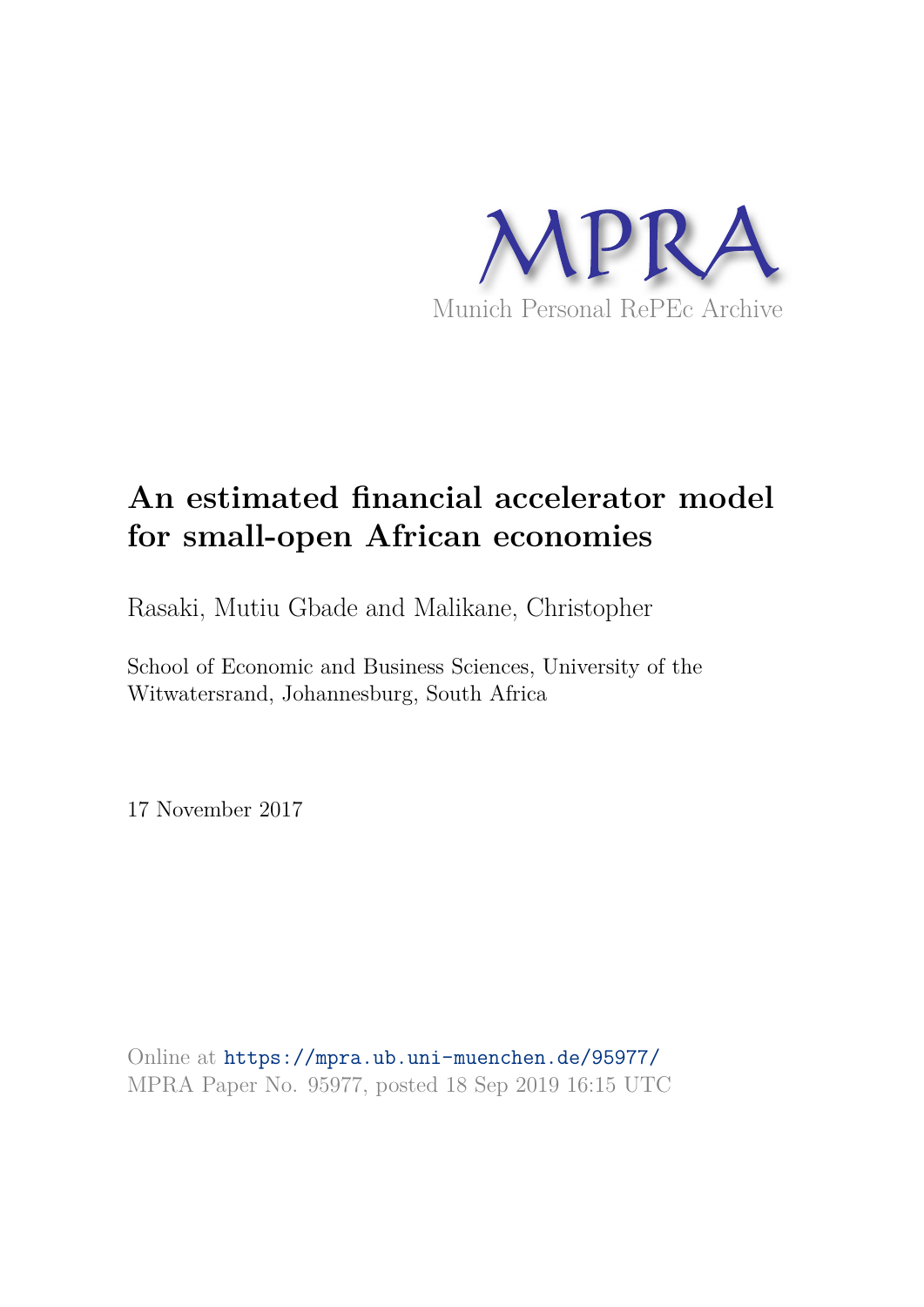# An Estimated Financial Accelerator Model for Small-Open African Economies

Mutiu Gbade Rasaki<sup>\*</sup> and Christopher Malikane Macro-Financial Analysis Group School of Economic and Business Sciences University of the Witwatersrand 1 Jan Smuts Avenue Johannesburg, 2050

## Abstract

The paper formulates and estimates an open economy monetary DSGE model to investigate the quantitative significance of the financial accelerator mechanism in business cycle fluctuations for African countries. We employ the Bayesian technique to evaluate the statistical importance of the financial accelerator channel in African countries. We compare the model with financial accelerator model to the model without financial accelerator. The estimation shows that Önancial accelerator channels are empirically important in African economies. The marginal likelihood results clearly favour the model with financial accelerator in African economies. Moreover, the results show that the financial accelerator channel dampens the expansionary effects of exchange rate depreciation in African economies. African countries should deepen their domestic debt markets to minimize their vulnerability to exchange rate shocks.

Keywords: Financial accelerator, Bayesian technique, Marginal likelihood, Business cycle.

## 1. Introduction

Financial market imperfections have been identified as one of the amplifiers of relatively small shocks to the aggregate economy (see Bernanke et al., 1999; Christensen and Dib, 2008). In a small open economy with foreign currency-denominated debt, financial market frictions amplify the effects of exchange rate depreciation via the balance sheet channel (Céspedes et al.,  $2004$ ; Bebczuk et al.,  $2006$ ). This balance sheet effect is found to be responsible for declining output in East Asia and Latin America after a currency

 $1*Corresponding author. Email: mgrasaki@gmail.com.$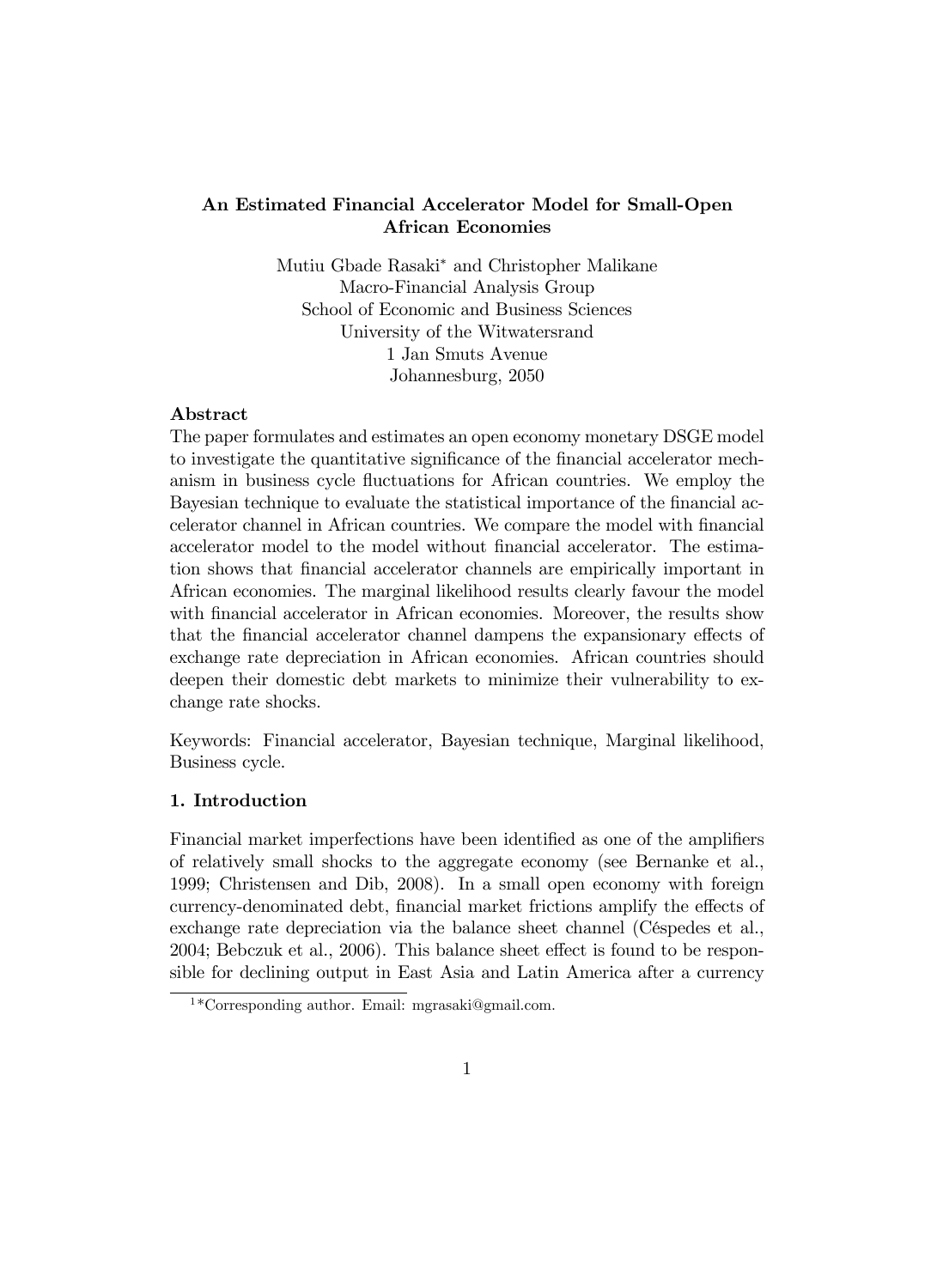devaluation (Krugman, 1999; Aguiar, 2005; Mulder et al. 2012). In addition, evidence suggests that balance sheet weaknesses arising from foreign currency debt triggered financial instability in emerging economies in the 1990s (see Bordo, et al., 2010).

This study seeks to evaluate the quantitative significance of the financial accelerator channel or the balance sheet effect in African economies. Due to financial market imperfections, African countries borrow at a premium. Moreso, they cannot borrow in their own currencies. Hence, financial market imperfections and the inability to borrow in their own currencies expose African economies to foreign interest rate shocks and exchange rate shocks. Foreign currency-denominated debt exposes the balance sheet of firms and countries to exchange rate volatility. Despite the growing importance of the balance sheet channel, especially in developing countries, there have been dearth of empirical studies focusing on African countries. Rather, studies have focused on Asia and Latin America (e.g., Benavente et al., 2003; Bordo et al., 2010).

This study is significant for the conduct of monetary policy particularly on whether monetary policy should react to exchange rate fluctuations or not. The study is also important for the choice of exchange rate regime. While Cook (2004) advocates for a fixed exchange rate regime when the balance sheet effect is empirically important, Céspedes et al. (2004) argue for a flexible exchange rate system. In addition, the study is also important for the conduct of Öscal operation. Findings show that exposure to foreign currency debt constrains the use of fiscal policy instruments to deal with economic shocks (see,Jeanne and Zettelmeyer, 2002). A depreciation of the exchange rate weakens the government net worth and limits its ability to borrow to finance pubic investment.

Our paper contributes to the existing literature in three respects. First, building on the works of Bernanke et al. (1999) and Céspedes et al. (2004), we formulate an open economy monetary DSGE model with financial accelerator framework for African economies. Second, we investigate the quantitative significance of financial accelerator framework in the amplification of economic fluctuations in African economies. Third, to highlight the heterogeneity of each country, we use the Bayesian technique to estimate a monetary DSGE model that includes the financial accelerator mechanism for each of the African economies.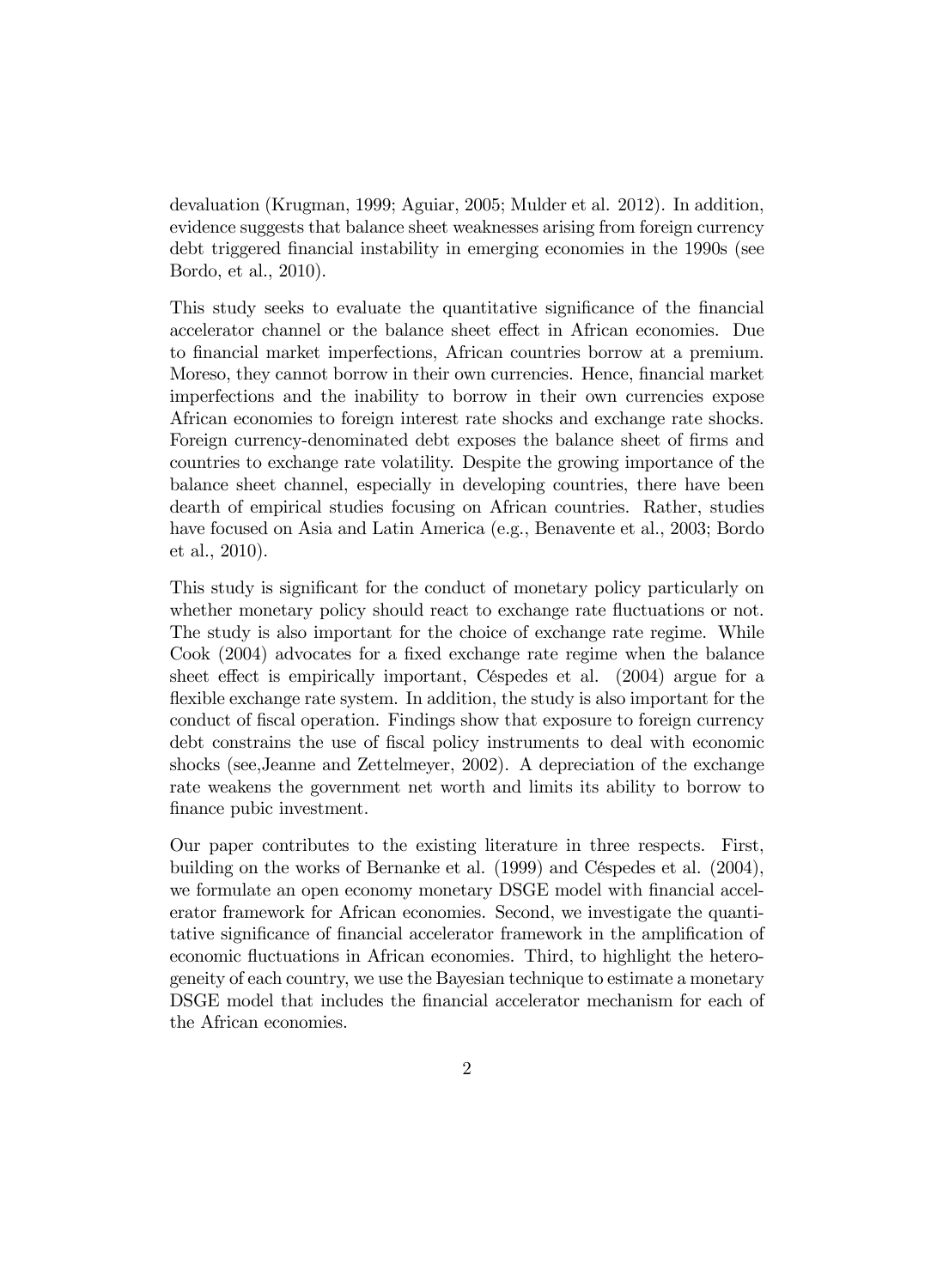The rest of the paper proceeds as follows. Section 2 reviews the existing literature on the Önancial accelerator channel. Section 3 constructs the model for the study. Section 4 describes the data and presents the estimated results. Section 5 concludes and makes policy recommendations.

## 2. Review of literature

Empirical literature has identified financial market imperfections as one of the factors responsible for amplification of relatively small shocks. Bernanke and Gertler (1989) and Carlstrom and Fuerst (1996) show that under asymmetric information where borrower's net worth determines the cost of capital, credit market frictions amplify economic fluctuations. Bernanke et al. (1999) develop a financial accelerator framework where development in the credit markets propagate and magnify shocks to the macroeconomy. The financial accelerator model proposed by Bernanke et al. (1999) has been extended to an open economy to evaluate the role of financial frictions when a country debt is denominated in foreign currency. Aghion et al. (2000) and Aghion et al. (2004) show that in the presence of nominal rigidities, currency depreciation leads to an increase in the firm's debt burden and a decline in profit and net worth. CÈspedes et al. (2004) show that in an economy with foreign currency-denominated debt, a currency depreciation increases debt service payment and deteriorates the balance sheets of firms and banks.

Empirical Öndings on the Önancial accelerator channel have reported mixed results. For instance, Forbes (2002) finds that following a currency depreciation, Örms with foreign sale exposure have higher growth performance, while firms with higher debt ratio have lower growth performance in emerging economies. Carranza et al. (2003) find that for firms having dollar debt in Peru, real exchange rate depreciation leads to a decline in investment. Echeverry et al. (2003) find that firms with liability dollarization exhibit negative balance sheet effects during devaluation in Colombia. Pratap and Urrutia (2004), and Aguiar (2005) Önd that exchange rate depreciation increases the debt burden and reduces investment in Mexico. Bordo et al. (2010) find evidence of balance sheet effects in a sample of firms in 45 countries. Mulder et al. (2012) find that corporate balance sheet and maturity mismatch play significant role in the amplification of Asian crises.

Other studies, however, have found the balance sheet effect to be insignificant rather the competitive effects dominate. The competitive effects dom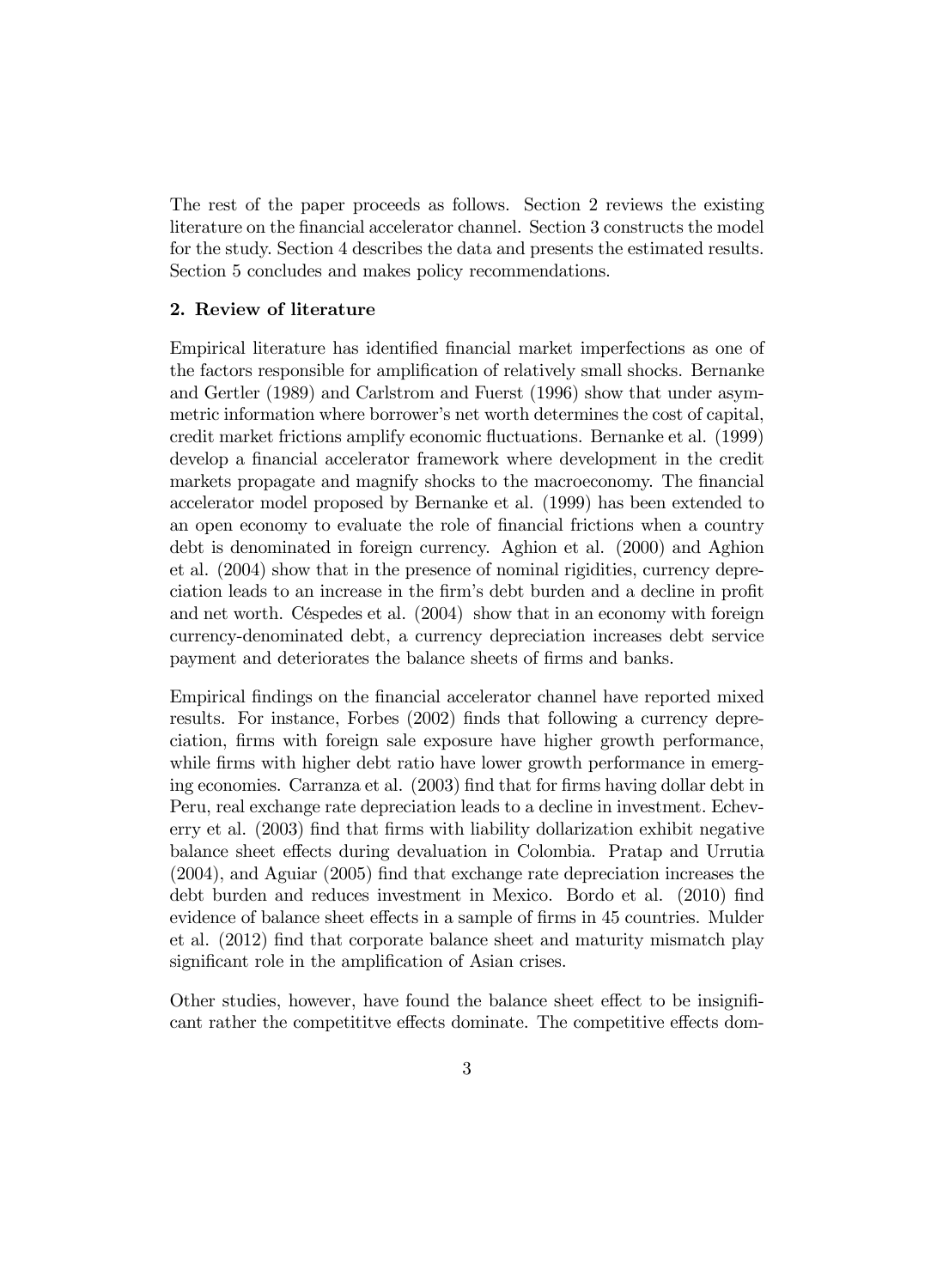inate when exchange rate depreciation increases the demand for a countryís exports, decreases the domestic demand for imports, increases the trade balance and output. Benavente et al.  $(2003)$  find that the competitive effects of currency depreciation dominate the balance sheet effects in Chile. Hence, currency depreciation leads to an expansion of investment. Similarly, Bonomo et al. (2003) find no evidence of balance sheet effects in Brazil. Bleakley and Cowan (2008) find that competitive effects of depreciation dominate the balance sheet effects in 5 Latin American countries. The results indicate that Örms with dollar-denominated debt do not reduce their investment after depreciation.

A related strand of literature employs macro data to assess the importance of the balance sheet effects in an open economy. For instance, Berganza et al.  $(2004)$  find that devaluation increases the country's risk premium, reduces investment and output in emerging economies. Céspedes (2005) finds that the balance sheet effects have negative impact on output in developed and emerging economies. The impact, however, depends on the level of external debt and financial deepness. Elekdag et al. (2006) find that the balance sheet vulnerabilities magnified the impact of shocks during the Korean crises. Using a panel of 57 countries, Bebczuk et al. (2006) find that liability dolarization diminishes the expansionary effects of devaluation in the countries where external debt as a proportion of GDP is high.

Evidently, the empirical literature has been inconclusive on the quantitative significance of the balance sheet effect in an economy. A major determinant of the balance sheet channel appears to be the level of external debt and the level of Önancial development. High level of foreign currency-denominated debt amplifies the effect exchange rate shocks on the economy through the deterioration in the net worth and balance sheet of firms, increase in the cost of capital and debt service payment. Similarly, low level of financial development exacerbates the impact of exchange rate shocks by further tightening the credit constraint.

#### 3.3. The model

#### 3.3.1 Households

The representative households maximize utility subject to a standard budget constraint. Similar to Elkhafif  $(2002)$  and Rasaki and Malikane  $(2015)$ ,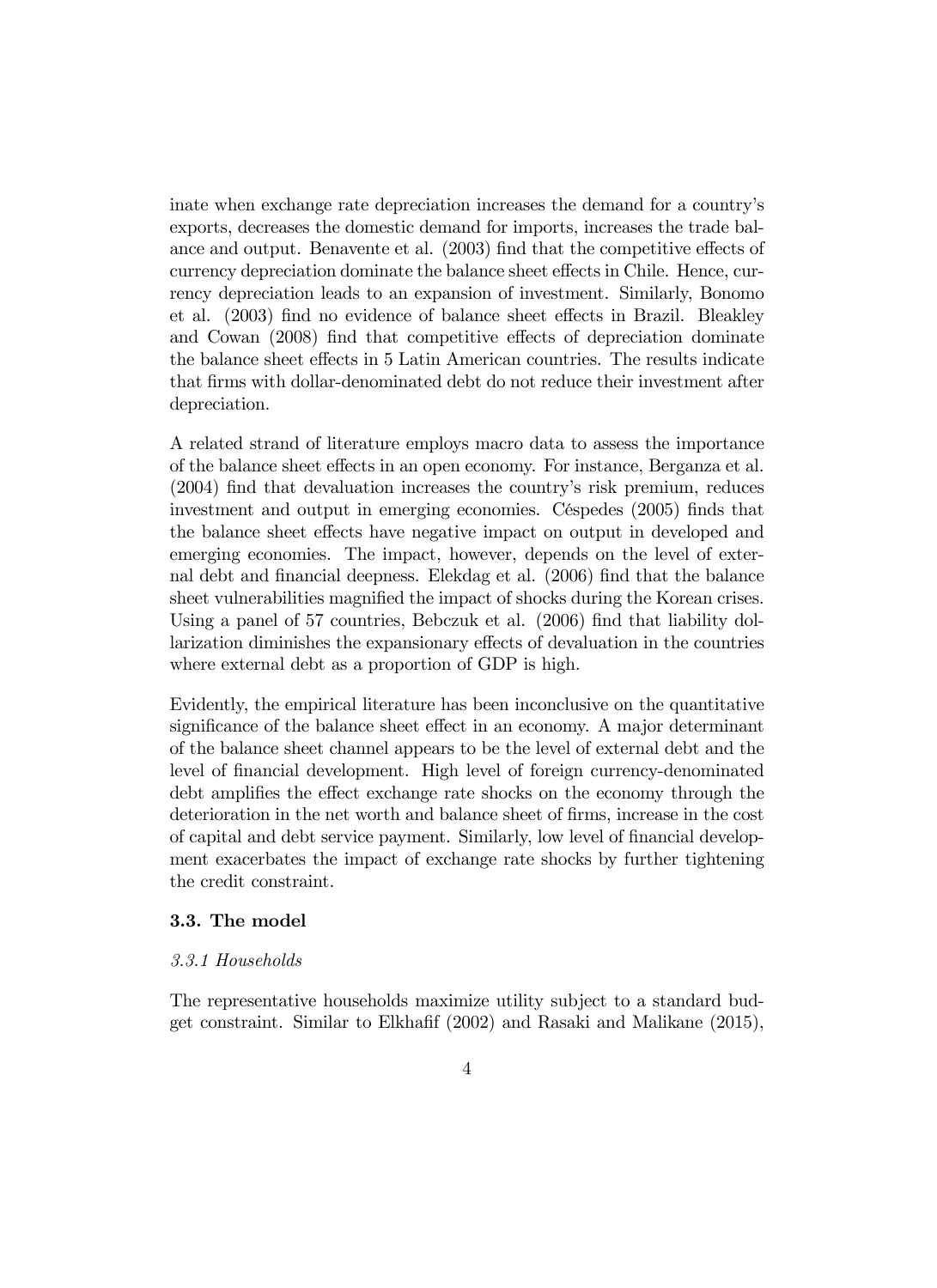we assume that households allocate a fraction of their real holdings between domestic and foreign currencies, hence  $S_t M_t^* = \rho M_t$ , where  $S_t$  is the nominal exchange rate,  $M_t^*$  is foreign money and  $M_t$  is domestic money. The representative household preferences is:

$$
U_t = \sum_{t=0}^{\infty} \beta^t \frac{1}{1-\sigma} \left[ \left( \frac{C_t}{C_{t-1}^h} \right)^{1-\sigma} \left[ \left( 1 + \frac{\varrho}{S_t} \right) \frac{M_t}{P_t} \right]^{\phi} \right] - \frac{N_t^{1+\psi}}{1+\psi}
$$
 (1)

where  $C_t$ , is the aggregate consumption,  $\frac{M_t}{P_t}$  is the real balances, and  $N_t$  is units of labour. The parameter  $h$  measures the degree of habit formation. The parameter  $\sigma$  is the relative risk aversion coefficient ;  $\beta \in (0,1)$  is the discount factor;  $\psi$  is the inverse of the Frisch labour supply elasticity and  $\phi$ represents interest rate elasticity of money demand.

The budget constraint is:

$$
C_{t} + \left(1 + \frac{\varrho}{S_{t}}\right) \frac{M_{t}}{P_{t}} + \frac{B_{t}}{P_{t}} + \frac{Q_{t}K_{t}}{P_{t}} - \frac{S_{t}D_{t}^{*}}{P_{t}} = \frac{W_{t}N_{t}}{P_{t}} + \left(1 + \frac{\varrho}{S_{t}}\right) \frac{M_{t-1}}{P_{t}} + \frac{B_{t-1}}{P_{t}}\left(1 + r_{t-1} + pr_{t-1}\right) - \frac{S_{t}D_{t-1}^{*}}{P_{t}}\left(1 + r_{t}^{d}\right) \qquad (2) + Q_{t-1}(1 - \delta)K_{t-1}
$$

where  $D_t^*$ , is the ratio of external debt to the GDP,  $W_t$ , is the wage rate,  $Q_t$ , is the price of capital,  $r_t$  is the nominal interest rate,  $pr_t$ , is the risk premium, and  $r_t^d$  is the debt service payment. Households enter period t with domestic money holdings  $M_t$ , bonds  $B_t$ , and foreign debt  $D_t^*$ .

The first order conditions are: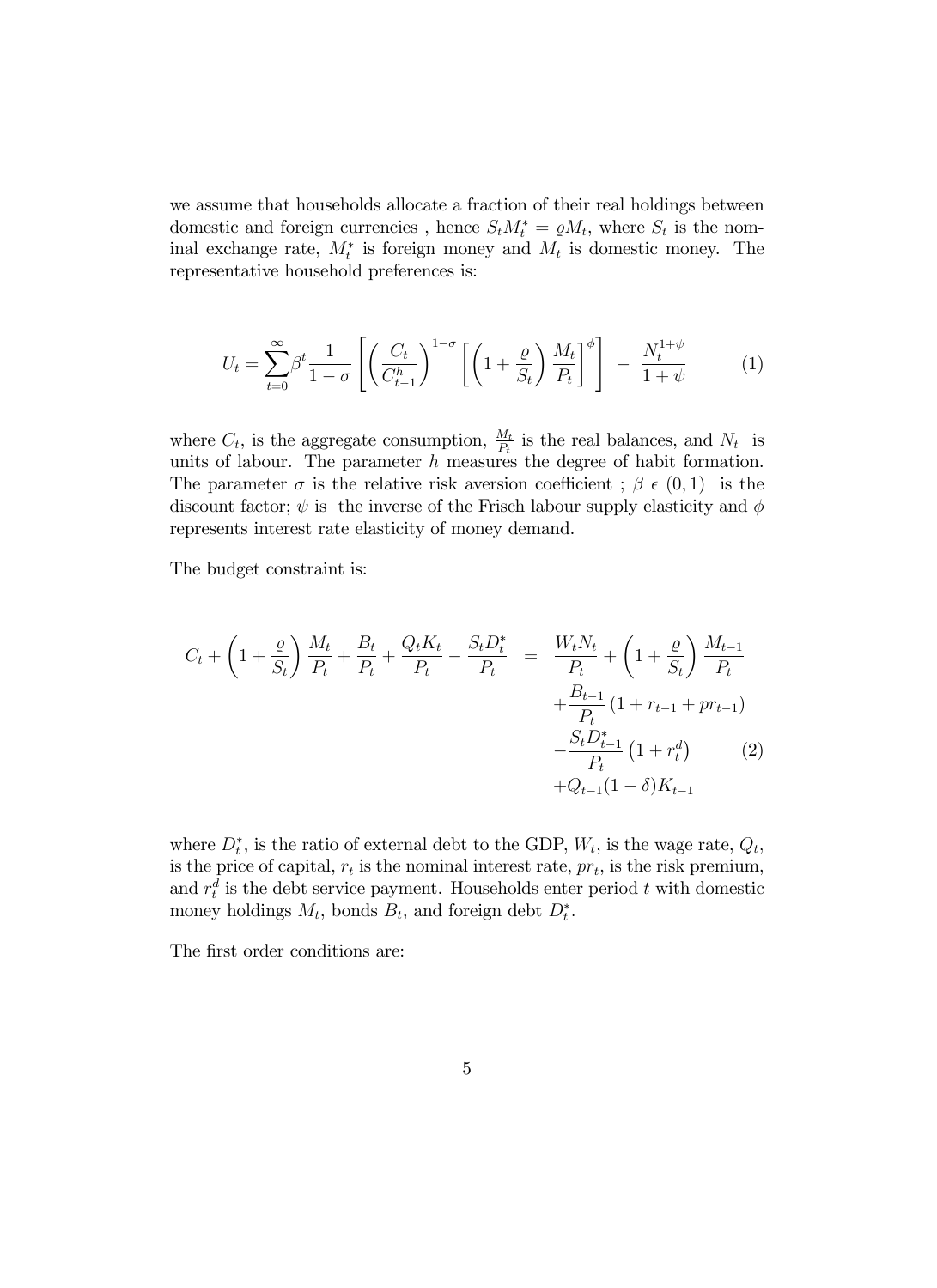$$
\frac{1}{C_{t-1}^h} \left(\frac{C_t}{C_{t-1}^h}\right)^{-\sigma} \left[ \left(1 + \frac{\varrho}{S_t}\right) \frac{M_t}{P_t} \right]^{\phi} = \lambda_t \tag{3}
$$
\n
$$
\frac{\phi}{1-\sigma} \left(\frac{C_t}{C_{t-1}^h}\right)^{1-\sigma} \left(1 + \frac{\varrho}{S_t}\right)^{\phi} \left(\frac{M_t}{P_t}\right)^{\phi-1} \frac{1}{P_t} = \frac{\lambda_t}{P_t} \left(1 + \frac{\varrho}{S_t}\right) \qquad -\frac{\beta \lambda_{t+1}}{P_{t+1}} \left(1 + \frac{\varrho}{S_t}\right) \qquad (4)
$$
\n
$$
\frac{W_t}{P_t} = \frac{N_t^{\psi}}{\lambda_t} \tag{5}
$$

$$
\beta \lambda_{t+1} \left( 1 + r_t + pr_t \right) \frac{P_t}{P_{t+1}} = \lambda_t \tag{6}
$$

$$
\beta \lambda_{t+1} \frac{S_{t+1}}{P_{t+1}} \left( 1 + r_t^d \right) = \lambda_t \frac{S_{t+1}}{P_t} \tag{7}
$$

We equate Eqs. (3) and (4) and linearize to derive the Euler equation:

$$
\widetilde{c}_{t} = \frac{h(\sigma - 1)}{\sigma_{c}} \widetilde{c}_{t-1} + \frac{\sigma}{\sigma_{c}} E_{t} \widetilde{c}_{t+1} + \frac{\phi}{\sigma_{c}} \widetilde{m}_{t} - \frac{\phi}{\sigma_{c}} E_{t} \widetilde{m}_{t+1} \n- \frac{\varrho \phi}{s_{0} \sigma_{c}} \widetilde{s}_{t} + \frac{\varrho \phi}{s_{0} \sigma_{c}} E_{t} \widetilde{s}_{t+1} - \frac{1}{\sigma_{c}} (\widetilde{r}_{t} - E_{t} \widetilde{\pi}_{t+1}) - \frac{1}{\sigma_{c}} pr_{t}
$$
\n(8)

where  $\widetilde{\phantom{a}}$  denotes percentage deviation from the steady state and  $\sigma_c$  =  $\sigma$  +  $h(\sigma-1)$ . Eq.(8) is the standard consumption equation showing that consumption depends on past and expected future consumption, real interest rate, real balances (see Castelnuovo, 2012).

In line with McCallum and Nelson (2000), our macro-balance for a small open economy is:

$$
\widetilde{y} = \gamma_c \widetilde{c}_t + \gamma_x \widetilde{x}_t - \gamma_z \widetilde{z}_t + \varepsilon_{g,t}
$$
\n
$$
(9)
$$

where  $\widetilde{y}_t, \widetilde{c}_t, \widetilde{x}_t, \widetilde{z}_t$  are percentage deviations of output, consumption, exports, and imports from their steady states respectively.  $\gamma_c$ ,  $\gamma_x$ ,  $\gamma_z$  are steady state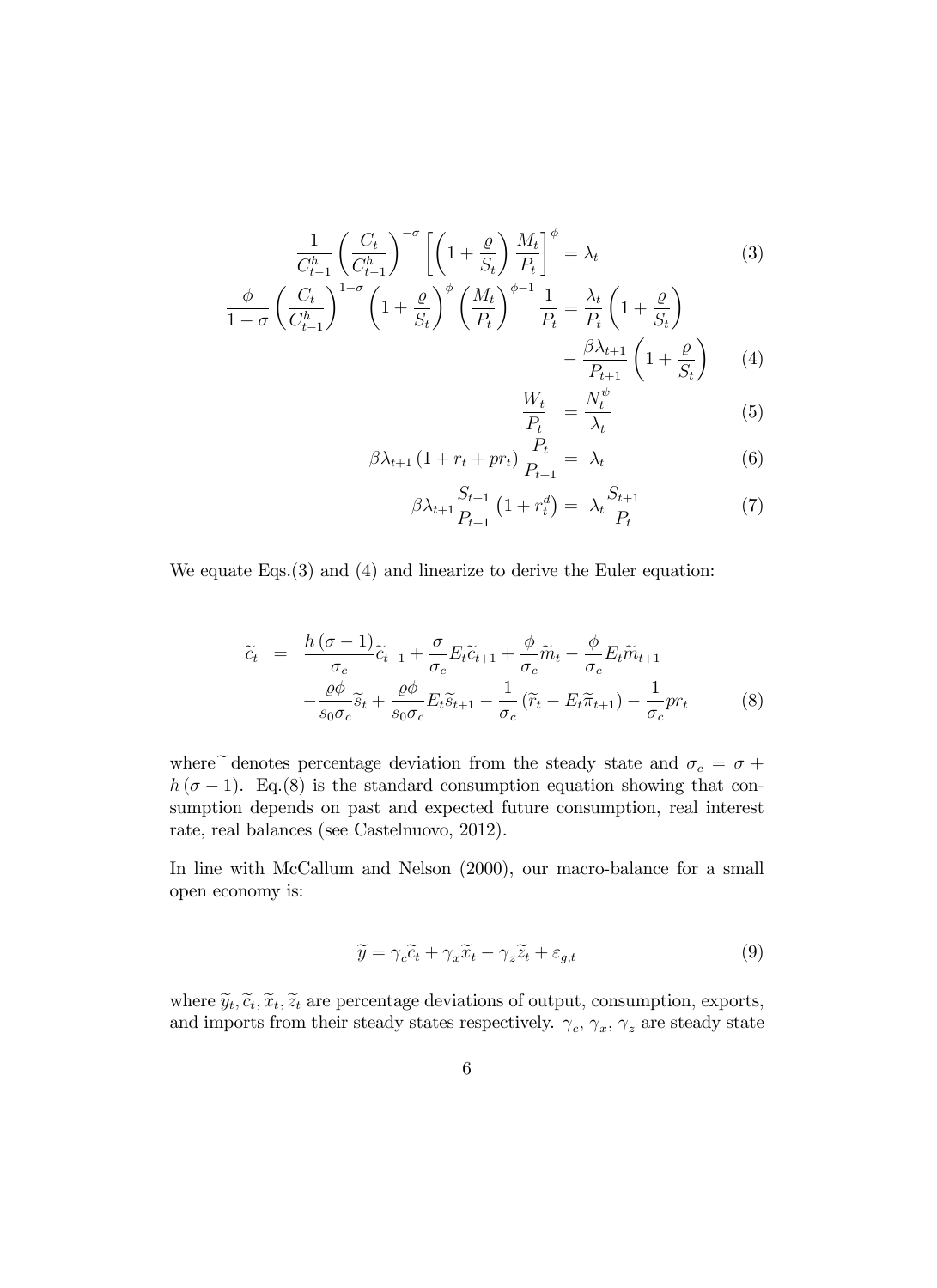ratios of consumption, exports and imports to output.  $\varepsilon_{g,t}$  is the government expenditure and investment shocks. Our net export function is given by:

$$
\widetilde{n}x_t = \gamma_{yf}\widetilde{y}_t^f - \gamma_y\widetilde{y}_t + \gamma_r\widetilde{r}\widetilde{e}r_t
$$
\n(10)

where  $\widetilde{y}_t^f$  $\gamma_t^{\mathcal{J}}, \gamma_{yf}, \gamma_y$ , and  $\gamma_r$ , are the foreign output, elasticity of net export to foreign output, the elasticity of net export to domestic output, and sum of elasticity of substitution in production for home and abroad respectively . The real exchange rate is defined as  $\widetilde{r}\widetilde{e}r_t \equiv \widetilde{s}_t + \widetilde{p}_t^* - \widetilde{p}_t$ . Substituting Eq.(10) in Eq.(9) yields the expression:

$$
\widetilde{c}_t = \frac{1}{\gamma_c} \left( 1 + \gamma_y \right) \widetilde{y}_t - \frac{\gamma_r}{\gamma_c} \widetilde{r} \widetilde{e} r_t - \frac{\gamma_{yf}}{\gamma_c} \widetilde{y}_t^f \tag{11}
$$

Substituting Eq. $(11)$  into Eq. $(8)$  yields a dynamic IS equation written as:

$$
\widetilde{y}_{t} = \frac{h(\sigma - 1)}{\sigma_{c}} \widetilde{y}_{t-1} + \frac{\sigma}{\sigma_{c}} E_{t} \widetilde{y}_{t+1} - \frac{\gamma_{c}}{\sigma_{c} (1 + \gamma_{y})} (\widetilde{r}_{t} - E_{t} \widetilde{\pi}_{t+1}) \n- \frac{\gamma_{c}}{\sigma_{c} (1 + \gamma_{y})} \widetilde{pr}_{t} + \frac{\phi \gamma_{c}}{\sigma_{c} (1 + \gamma_{y})} \widetilde{m}_{t} - \frac{\phi \gamma_{c}}{\sigma_{c} (1 + \gamma_{y})} E_{t} \widetilde{m}_{t+1}
$$
\n
$$
- \frac{\rho \phi \gamma_{c}}{s_{0} \sigma_{c} (1 + \gamma_{y})} \widetilde{s}_{t} + \frac{\rho \phi \gamma_{c}}{s_{0} \sigma_{c} (1 + \gamma_{y})} E_{t} \widetilde{s}_{t+1}
$$
\n
$$
- \frac{h(\sigma - 1) \gamma_{r}}{\sigma_{c} (1 + \gamma_{y})} \widetilde{r} \widetilde{e} r_{t-1} + \frac{\gamma_{r}}{(1 + \gamma_{y})} \widetilde{r} \widetilde{e} r_{t} - \frac{\sigma \gamma_{r}}{\sigma_{c} (1 + \gamma_{y})} E_{t} \widetilde{r} \widetilde{e} r_{t+1}
$$
\n
$$
- \frac{h(\sigma - 1) \gamma_{yf}}{\sigma_{c} (1 + \gamma_{y})} \widetilde{y}_{t-1}^{f} + \frac{\gamma_{yf}}{(1 + \gamma_{y})} \widetilde{y}_{t}^{f} - \frac{\sigma \gamma_{yf}}{\sigma_{c} (1 + \gamma_{y})} E_{t} \widetilde{y}_{t+1}^{f} + \varepsilon_{t}^{y}
$$

We assume that the innovation  $\varepsilon_t^y$  $t<sub>t</sub><sup>y</sup>$  follows a first-order autoregressive process as  $\varepsilon_t^y = \rho_a \varepsilon_{t-1}^y + \mu_t^a$ . Eq.(12) is an open economy IS equation where domestic output also depends on nominal and real exchange rate and foreign output. As a contribution, our dynamic IS equation features output as a function of external finance premium and as a function of lags and leads of real exchange rates and foreign outputs.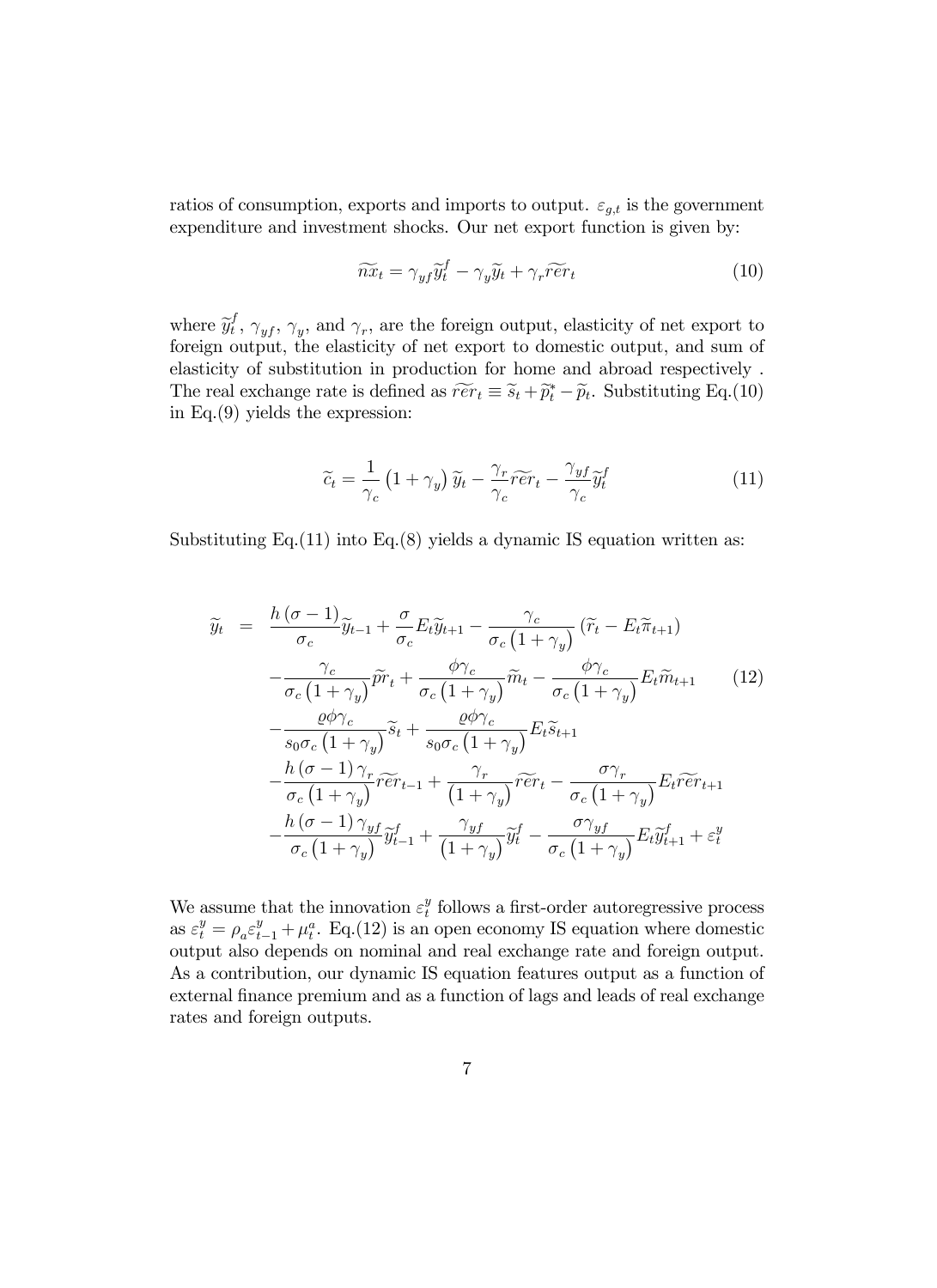#### 3.3.2 Firms

We adopt the hybrid New Keynesian Phillips curve proposed by Galí and Gertler (1999) and Galí et al. (2001) of the following form:

$$
\widetilde{\pi}_t = \gamma_f E_t \widetilde{\pi}_{t+1} + \gamma_b \widetilde{\pi}_{t-1} + \lambda mc_t \tag{13}
$$

where

$$
\gamma_f \equiv \beta \theta \{ \theta + \omega \left[ 1 - \theta \left( 1 - \beta \right) \right] \}^{-1}; \lambda \equiv (1 - \theta) \left( 1 - \beta \theta \right) \left( 1 - \omega \right) \xi
$$
  

$$
\gamma_b \equiv \omega \{ \theta + \omega \left[ 1 - \theta \left( 1 - \beta \right) \right] \}^{-1}; \xi \equiv \frac{\left( 1 - \alpha \right)}{1 + \alpha \left( \varepsilon - 1 \right)} \{ \theta + \omega \left[ 1 - \theta \left( 1 - \beta \right) \right] \}^{-1}
$$

Similar to Smets and Wouters (2002), we assume a Leontief technology for labour and capital inputs. Labour and capital inputs are used in fixed proportion of output  $Y_t$ . The production function is written as:

$$
Y_t = \min\left[A_t \varphi_K K_t^{\alpha}, A_t \varphi_N N_t^{1-\alpha}\right]
$$
\n(14)

where  $A_t$  is technology shocks common to all firms,  $K_t$  is the units of capital,  $N_t$  is the units of labour,  $\varphi_K$  and  $\varphi_N$  are the proportion of capital and labour used in output production. The total cost is given as:

$$
TC_t = w_t N_t + r_t K_t \tag{15}
$$

where  $w_t$  is the real wage and  $r_t$  is the nominal interest rate. We can write the real marginal cost as:

$$
mc_t = w_t \left( \frac{1}{(1-\alpha)} \frac{1}{A_t \varphi_n} \left( \frac{Y_t}{A_t \varphi_n} \right)^{\frac{\alpha}{1-\alpha}} \right) + r_t \left( \frac{1}{\alpha} \frac{1}{A_t \varphi_k} \left( \frac{Y_t}{A_t \varphi_k} \right)^{\frac{1-\alpha}{\alpha}} \right) \tag{16}
$$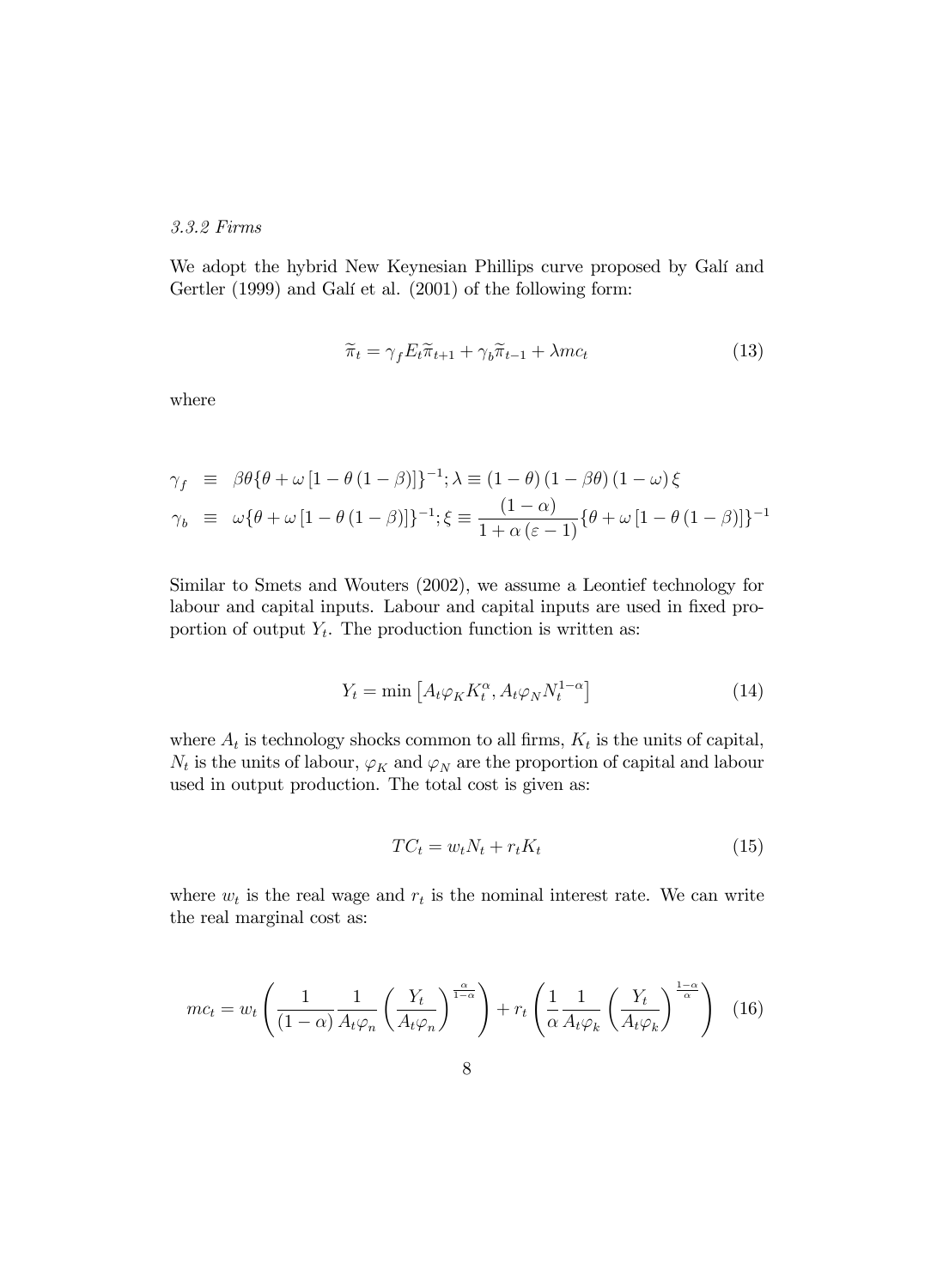Linearizing Eq.(16) around the steady state and incorporating Eq.(11), we get the following relationship for the marginal cost:

$$
\widetilde{mc}_t = \{ \kappa_a \widetilde{y}_t - \kappa_b \widetilde{y}_{t-1} + \kappa_c \widetilde{r} \widetilde{e} r_t + \kappa_d \widetilde{y}_{t-1}^f - \kappa_e \widetilde{r} \widetilde{e} r_t - \kappa_f \widetilde{y}_t^f + \kappa_g \widetilde{m}_t + \kappa_h \widetilde{s}_t + \lambda_b \widetilde{r}_t - \lambda_d \widetilde{a}_t \}
$$
\n(17)

where

$$
\kappa_a = \left( \lambda_a (1 - \alpha) + \lambda_c - \frac{\lambda_a (1 - \alpha)^2}{\psi_m} + \frac{\lambda_a \sigma (1 - \alpha (1 + \gamma_b))}{\psi_m \gamma_c} \right)
$$
  
\n
$$
\kappa_b = \frac{\lambda_a h (1 - \alpha)(\sigma - 1)(1 + \gamma_y)}{\psi_m \gamma_c}; \kappa_c = \frac{\lambda_a h \gamma_r (1 - \alpha)(\sigma - 1)}{\psi_m \gamma_c}
$$
  
\n
$$
\kappa_d = \frac{\lambda_a h \gamma_{yf} (1 - \alpha)(\sigma - 1)}{\psi_m \gamma_c}; \kappa_e = \frac{\lambda_a \sigma \gamma_r (1 - \alpha)}{\psi_m \gamma_c};
$$
  
\n
$$
\kappa_f = \frac{\lambda_a \sigma \gamma_{yf} (1 - \alpha)}{\psi_m \gamma_c}; \kappa_g = \frac{\lambda_a \phi (\alpha - 1)}{\psi_m}; \kappa_h = \frac{\lambda_a \phi \rho (1 - \alpha)}{\psi_m}
$$

We insert Eq.  $(17)$  in Eq.  $(13)$  to get the following extended version of the New Keynesian Phillips curve (NKPC) of the following form:

$$
\widetilde{\pi}_t = \gamma_f E_t \widetilde{\pi}_{t+1} + \gamma_b \widetilde{\pi}_{t-1} + \lambda (\kappa_a \widetilde{y}_t - \kappa_b \widetilde{y}_{t-1} + \kappa_c \widetilde{r} \widetilde{e} r_t + \kappa_d \widetilde{y}_{t-1}^f \n- \kappa_e \widetilde{r} \widetilde{e} r_{t-1} - \kappa_f \widetilde{y}_t^f + \kappa_g \widetilde{m}_t + \kappa_h \widetilde{s}_t + \lambda_b \widetilde{r}_t - \lambda_d \widetilde{a}_t) + \varepsilon_t^\pi
$$
\n(18)

The inflation disturbance is assumed to follow an AR(1) process:  $\varepsilon_t^{\pi}$  =  $\rho_f \varepsilon_{t-1}^{\pi} + \mu_t^f$  $_t^I$ . In Eq.(18), inflation depends on past and expected future inflation, past and current output, and the real balances. Inflation also depends on nominal exchange and real exchange rates.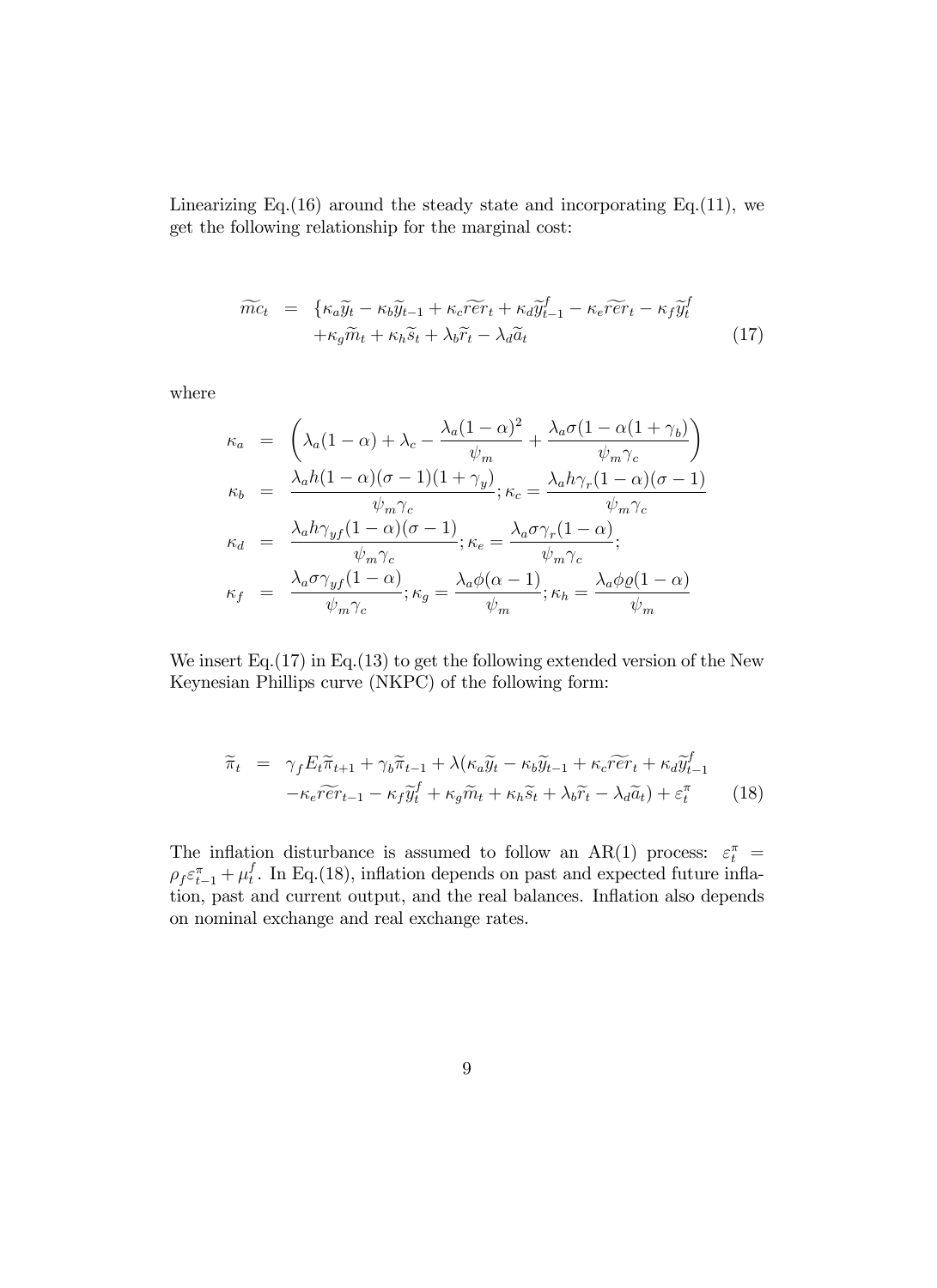#### 3.3.3 Exchange rate and external debt

We equate (6) and (7) to derive the uncovered interest parity condition (UIP) expression. We assume  $\tilde{r}_t^d = \tilde{r}_t^f - \omega_q \tilde{q}_t + \omega_d \tilde{d}_t^*$ . This implies that external debt service payment depends positively on the foreign interest rates and the level of external debt to GDP ratio, and negatively on commodity prices. The UIP expression is further linearized to yield:

$$
\widetilde{s}_t = E_t \widetilde{s}_{t+1} - (\widetilde{r}_t - \widetilde{r}_t^f) - \omega_q \widetilde{q}_t + \omega_d \widetilde{d}_t^* + \varepsilon_t^{er} \tag{19}
$$

where  $\widetilde{s}_t$  is nominal exchange rate,  $(\widetilde{r}_t - \widetilde{r}_t^f)$  $\widetilde{q}_t$ ) is interest rate differential,  $\widetilde{q}_t$  is commodity price, and  $\widetilde{d}_t^*$  is ratio of external debt to GDP. The innovation is assumed to follow an AR(1) process with an IID-Normal error term:  $\varepsilon_t^{er}$  =  $\rho_d \varepsilon_{t-1}^{er} + \mu_t^d$ . The coefficients  $\omega_q$  and  $\omega_d$  represent exchange rate elasticity with respect to commodity price and external debt respectively. Eq.(19) suggests a positive link between exchange rate and external debt to GDP ratio.

The dynamics of external debt depend on the current account balance and foreign debt service payment. Thus, the external debt to GDP ratio evolves according to the following equation:

$$
\frac{\Delta D_t^*}{P_t Y_t} = \frac{Z_t - X_t}{Y_t} + \left(1 + r_{t-1}^d\right) d_{t-1}^* \tag{20}
$$

where  $\frac{D_t^*}{P_t Y_t}$  is the ratio of external debt to GDP,  $\frac{Z_t - X_t}{Y_t}$  represents the current account balance and  $r_t^d$  is the interest rate on external debt. The change in the debt ratio over time can then be written as:

$$
\Delta d_t^* = (z_t - x_t) + d_{t-1}^* \left( 1 + r_{t-1}^d - \pi_{t-1} - \Delta y_{t-1} \right)
$$
(21)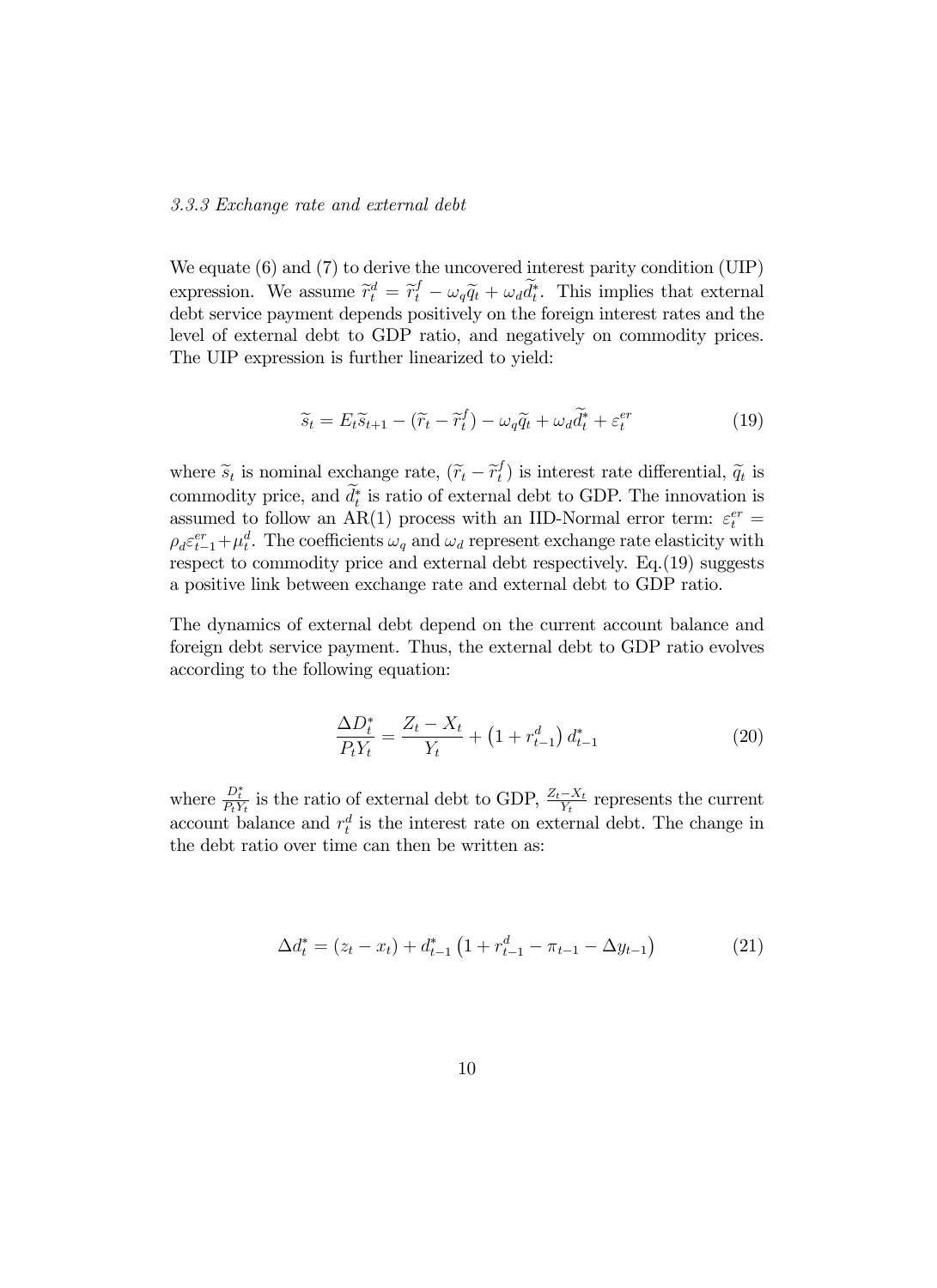Eq.(21) shows that the change in the external debt ratio is a positive function of net import and foreign interest rate. We linearize  $Eq.(21)$  and substitute Eq.(10) to derive the equation for the dynamics of the external debt ratio. Note that from Eq.(19) we have  $r_t^d = r_t^f - \omega_q \tilde{q}_t + \omega_d \tilde{d}_t^*$  and we substitute  $(z_t - x_t) = \widetilde{n} \widetilde{x}_t = \gamma_{yf} \widetilde{y}_t^f - \gamma_y \widetilde{y}_t + \gamma_r \widetilde{r} \widetilde{e} r_t$ . Using this fact, we have the debt equation as follows:

$$
\widetilde{d}_t^* = \beta_a \widetilde{d}_{t-1}^* + \beta_b \widetilde{r}_t^f - \beta_c \widetilde{y}_t - \beta_d \Delta \widetilde{y}_t - \beta_e \widetilde{q}_t - \beta_f \widetilde{r} \widetilde{e} r_t - \beta_g \widetilde{y}_t^f + \varepsilon_t^e \tag{22}
$$

where

$$
\beta_a = \frac{(1+g_0) + r_0}{\gamma_d}; \beta_b = \frac{r_0}{\gamma_d}; \beta_c = \frac{(1+g_0)\gamma_y}{d_0^*\gamma_d};
$$
  
\n
$$
\beta_d = \frac{r_0 + (1+g_0)^3}{(1+g_0)}; \beta_e = \frac{r_0\omega_q}{\gamma_d};
$$
  
\n
$$
\beta_f = \frac{(1+g_0)\gamma_r}{d_0^*\gamma_d}; \beta_g = \frac{(1+g_0)\gamma_{yf}}{d_0^*\gamma_d}; \gamma_d = (1+g_0)^2 - r_0\omega_d
$$

The external debt shock follows an AR(1) process:  $\varepsilon_t^e = \rho_e \varepsilon_{t-1}^r + \mu_t^e$ . Eq.(22) describes the external debt evolution where  $g_0$ , and  $r_0$ , represent average growth rate and average interest rate respectively. There is a negative relation between external debt and commodity prices. Positive commodity price shocks generate more revenue for the government to payoff existing external debt. In addition, external debt to GDP depends negatively on domestic output and positively on foreign output. This indicates that a fall in domestic output increases external debt to GDP while a rise in foreign output leads to a rise in external debt to GDP.

#### 3.3.4 The entrepreneur

Similar to Céspedes et al. $(2004)$  and Cook  $(2004)$ , the entrepreneur's net worth is defined as assets minus liabilities. Hence, net worth is written as: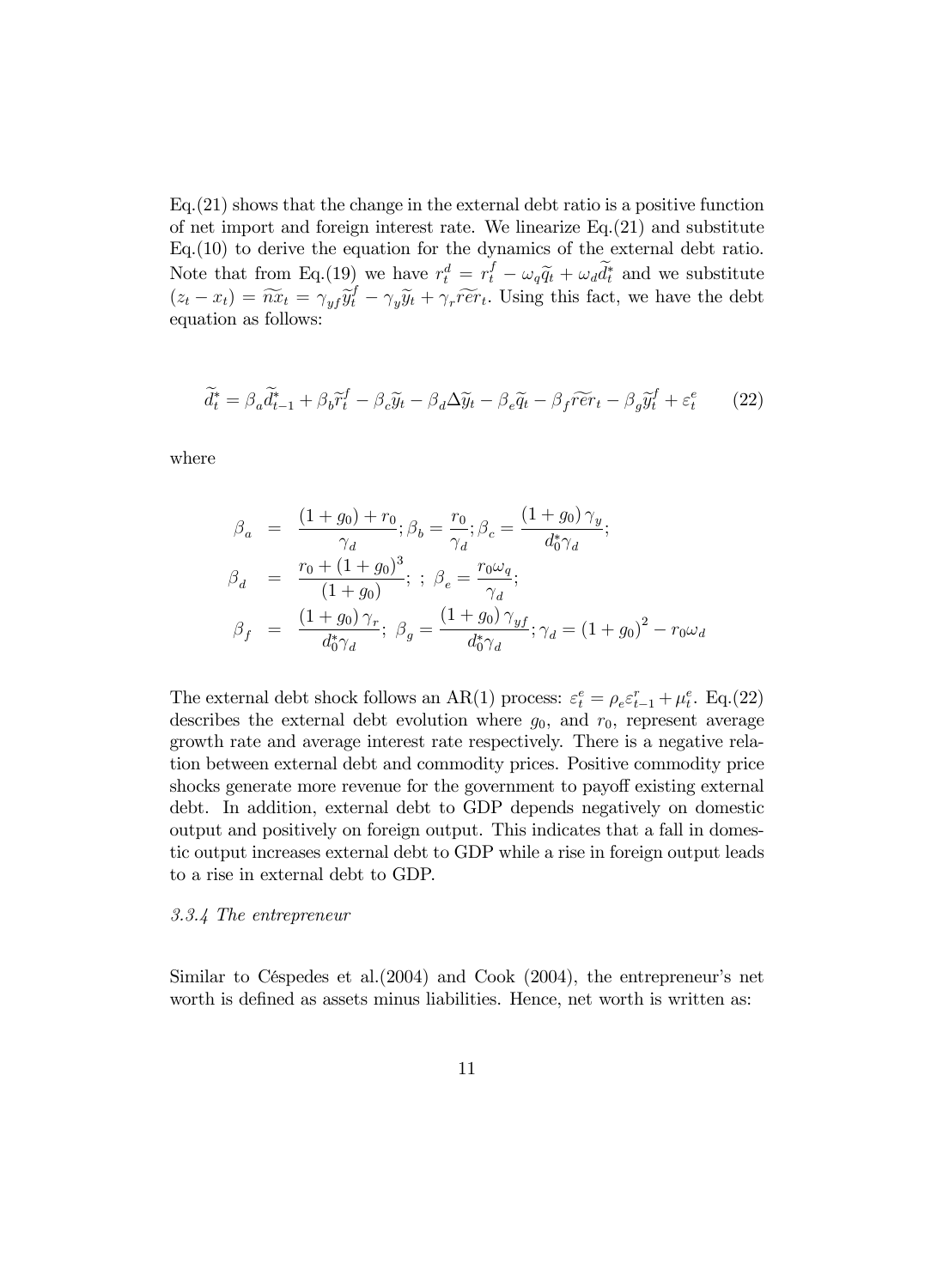$$
NW_t = Y_t - r_t^f S_t D_t^*
$$
\n<sup>(23)</sup>

where  $NW_t$  is the net worth,  $Y_t$  is output,  $r_t^f$  $_t^t$  is the foreign interest rate,  $S_t$ is the exchange rate, and  $D_t^*$  is foreign currency debt respectively. From Eq.(23), a rise in the exchange rate (depreciation) reduces the net worth of entrepreneur. This underlines the susceptibility of the firms' balance sheet to exchange rate fluctuations. Eq. $(23)$  is linearized to give:

$$
\widetilde{n\omega}_t = \varphi_y \widetilde{y}_t - \varphi_r \left( \widetilde{r}_t^f + \widetilde{s}_t + \widetilde{d}_t^* \right) \tag{24}
$$

where  $\varphi_y = \frac{Y_0}{NW}$  $\frac{Y_0}{NW_o}$  and  $\varphi_r = \frac{r_0^f S_0 D_0^*}{NW_0}$ . The denotation  $\frac{Y_0}{NW_o}$  represents the steady state ratio of average output to the net worth of the entrepreneur while  $\frac{r_0^f S_0 D_0^*}{NW_0}$  is the steady state leverage ratio times the steady state interest rate. Similar to Elekdağ et al.(2006) and Elekdağ and Tchakarov (2007), the external Önance premium can be written as an increasing function of the domestic currency value of debt relative to net worth:

$$
E_t \left( 1 + pr_t \right) = \left( \frac{S_t D_t^*}{NW_t} \right)^{\psi_p} \tag{25}
$$

where  $E_t(1+pr_t)$  is the expected external financing premium and  $\psi_p$  is the elasticity of external finance premium with respect to the firm's leverage ratio. A depreciation of the exchange rate will increase the leverage ratio, which in turn increases the external finance premium. This hinders investment and magnifies the effects of exchange rate shocks on output. Eq.  $(25)$  is log-linearized to give:

$$
\widetilde{pr}_t = \psi_p \left( \widetilde{s}_t + \widetilde{d}_t^* - \widetilde{n w}_t \right) \tag{26}
$$

Substituting Eq.(24) in Eq.(25), we derive the log-linearized equation for the external finance premium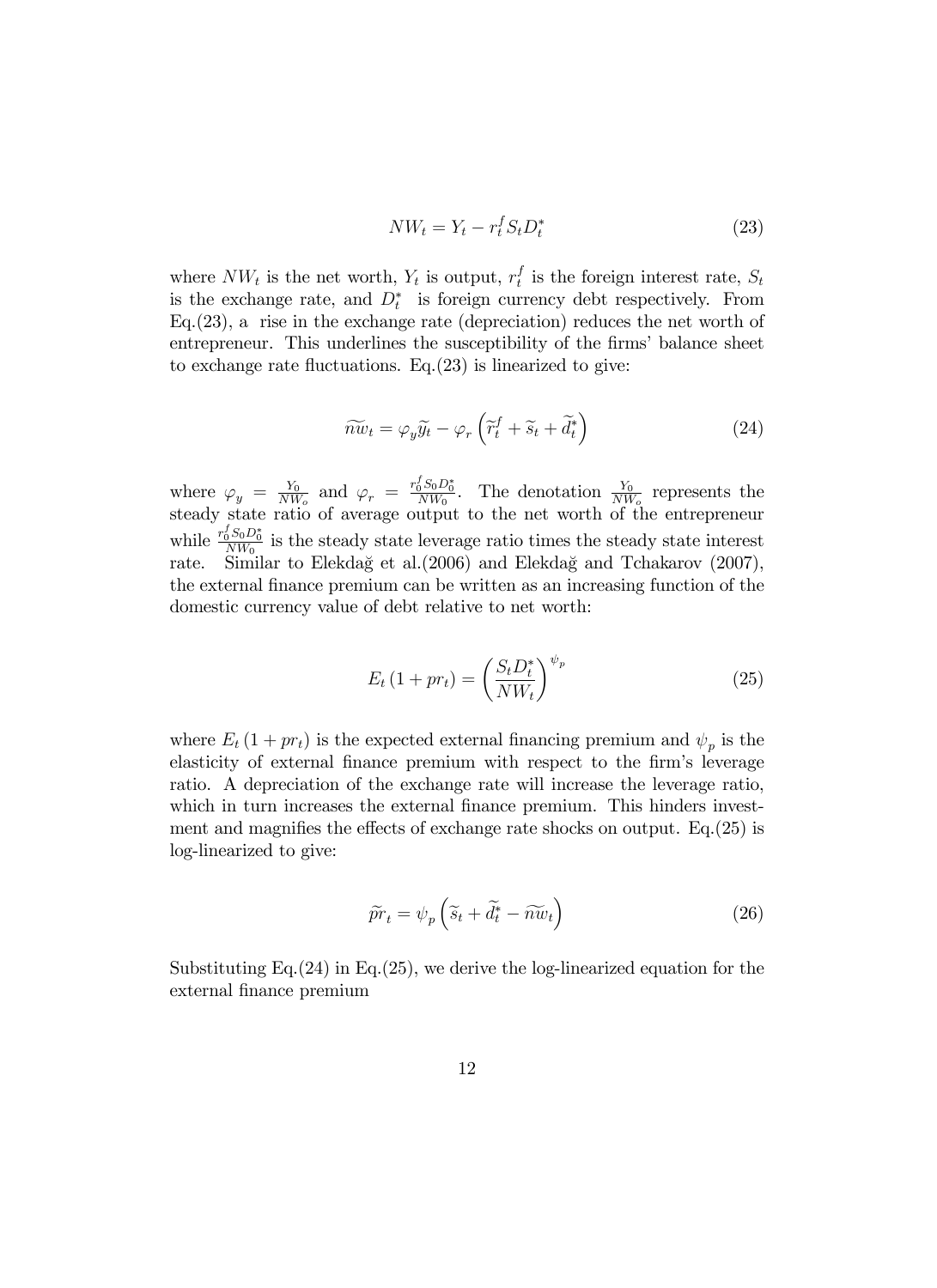$$
\widetilde{pr}_t = \psi_p \left( 1 + \varphi_r \right) \widetilde{s}_t + \psi_p \left( 1 + \varphi_r \right) \widetilde{d}_t^* + \psi_p \varphi_r \widetilde{r}_t^f - \psi_p \varphi_y \widetilde{y}_t \tag{27}
$$

 $Eq. (27)$  indicates that the external finance premium is positively related to foreign interest rate, exchange rate, and foreign currency debt, but negatively related to output.

#### 3.3.5 Money market

We equate Eqs. (4) and (6) and linearize to derive the money market equation. We then substitute Eqs.(10) and (11) to get the following money market equation:

$$
\widetilde{r}_t = \frac{\alpha_r (1 + \gamma_y)}{\gamma_c} \widetilde{y}_t - \alpha_r \widetilde{m}_t - pr_t + \alpha_s \widetilde{s}_t - \varrho E_t \widetilde{s}_{t+1} - \frac{\alpha_r \gamma_r}{\gamma_c} \widetilde{r} \widetilde{e} r_t - \frac{\alpha_r \gamma_y f}{\gamma_c} \widetilde{y}_t^f + \varepsilon_t^b,
$$
\n(28)

where

$$
\alpha_r = \frac{\phi s_0 (1 + r_0 + pr_0)}{m_0 (1 - \sigma)}; \alpha_s = s_0 (1 + r_0 + pr_0).
$$

The interest rate shocks follow an AR(1) process:  $\varepsilon_t^b = \rho_b \varepsilon_{t-1}^r + \mu_t^b$ . Eq.(28) describes the money market equation. Interest rate depends positively on real output and negatively on real balances. Also, interest rate depends positively on current exchange rate and negatively on expected future exchange rate.

## 3.3.6 Monetary policy

Similar to Muhanji and Ojah (2011) and Rasaki and Malikane (2015), we employ a monetary aggregate Taylor-type rule. Money supply is driven by the inflation gap, the output gap and commodity price gap. The monetary aggregate Taylor-type rule is:

$$
\widetilde{m}_t = \rho_m \widetilde{m}_{t-1} - (1 - \rho_m) [\rho_\pi \widetilde{\pi}_t + \rho_y \widetilde{y}_t + \rho_{rer} \widetilde{r} \widetilde{e} r_t + \rho_q \widetilde{q}_t] + \varepsilon_t^m, \tag{29}
$$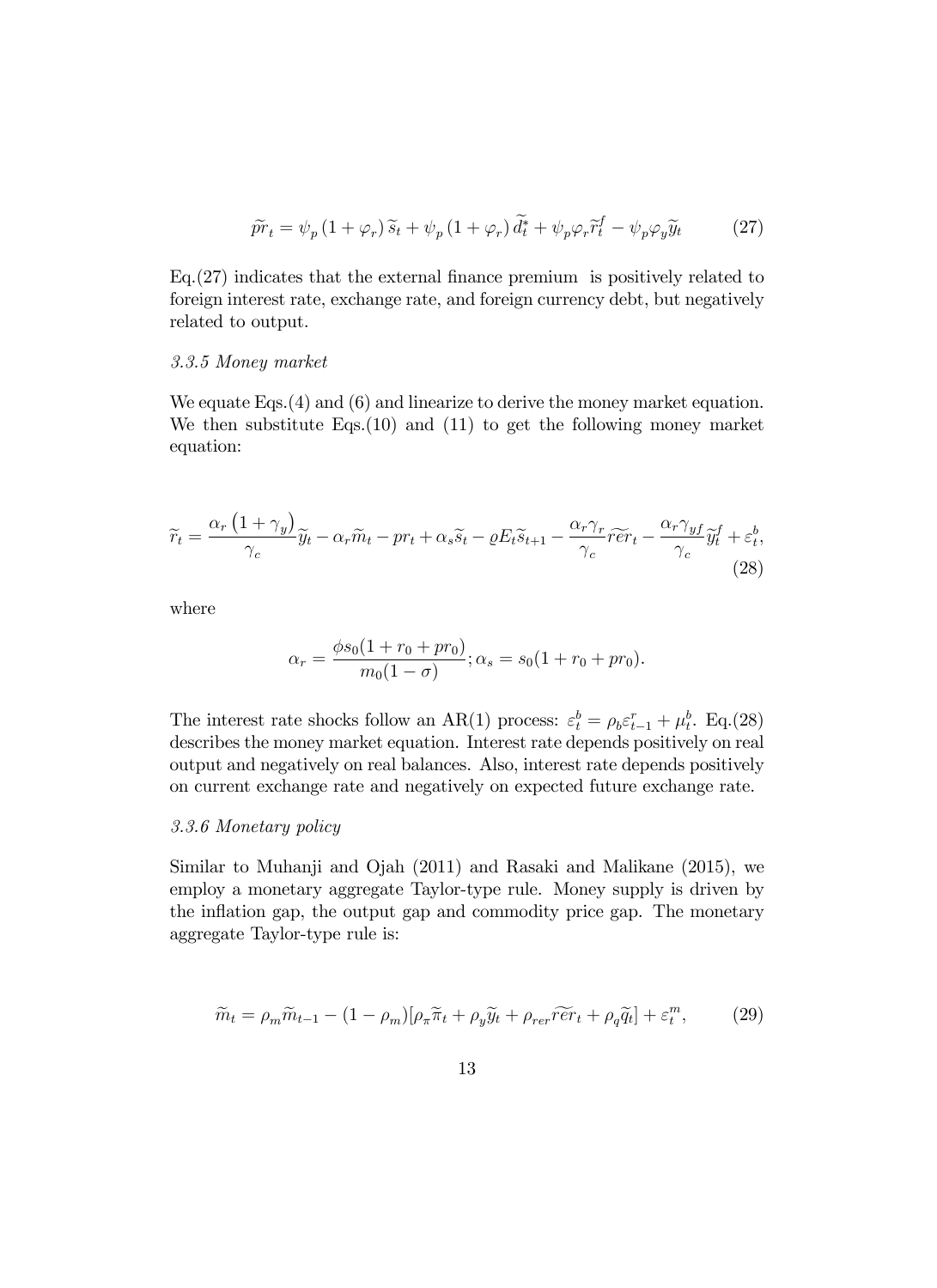where all variables are in percentage deviations from the steady states.  $\widetilde{m}_t$ is monetary aggregate,  $\widetilde{\pi}_t$  is inflation rate;  $\widetilde{y}_t$  is output gap;  $\widetilde{r}e r_t$  is the real exchange rate gap,  $\widetilde{q}_t$  is the commodity price gap. The uncorrelated monetary disturbance follows an AR(1) process:  $\varepsilon_t^m = \rho_c \varepsilon_{t-1}^r + \mu_t^c$ . The parameter  $\rho_m$ is the policy rate smoothing,  $\rho_{\pi}$  is policy response to inflation gap,  $\rho_y$  is policy response to output gap,  $\rho_{rer}$  is policy response to real exchange rate shocks, and  $\rho_q$  is policy response to commodity price shocks. The structural shock processes in the model are given as:

$$
\widetilde{\xi_t} = \rho_{\xi} \widetilde{\xi_t} + \varepsilon_{\xi, t}; \quad \varepsilon_{\xi, t} \sim N\left(0, \sigma_{\xi}^2\right) \tag{30}
$$

where

$$
\varepsilon_{\xi,t} = \left[ \widetilde{q_t}, \widetilde{r}_t^f, \widetilde{y}_t^f, \widetilde{inp}_t, \widetilde{f \text{ inf } l_t} \right]
$$

#### 4. Data and estimation

#### 4.1 Data source

Data for the study were obtained from International the Financial statistics (IFS), the World Bank, Central Bank database of the sample countries. The model is estimated with quarterly time series data on fourteen macroeconomic variables in nine  $(9)$  African countries for the period  $1990:1-2011:4$ . However, due to data availability, the sample size differs from one country to another. For Egypt,  $1998:2 - 2011:4$ , Ghana,  $1990:1 - 2011:4$ , Kenya,  $1990:1 - 2011:$  4; Malawi,  $1990:1 - 2007:4$ ; Morocco, $1995:4 - 2011:4$ ; Nigeria,  $1990:1 - 2008:4$ ; South Africa,  $1994:1 - 2011:4$ ; Uganda,  $1993:2 - 2011:4$ ; and Zambia,  $1997: 1 - 2011:3$ .

The foreign interest rate, real foreign output, foreign inflation, and price of foreign inputs are proxied by LIBOR, US real GDP, US consumer price index and US producer price index for manufactured goods respectively. The data were taken from Federal Reserve Bank of St. Louis. The commodity price index was taken from World Bank pink sheet. Real commodity price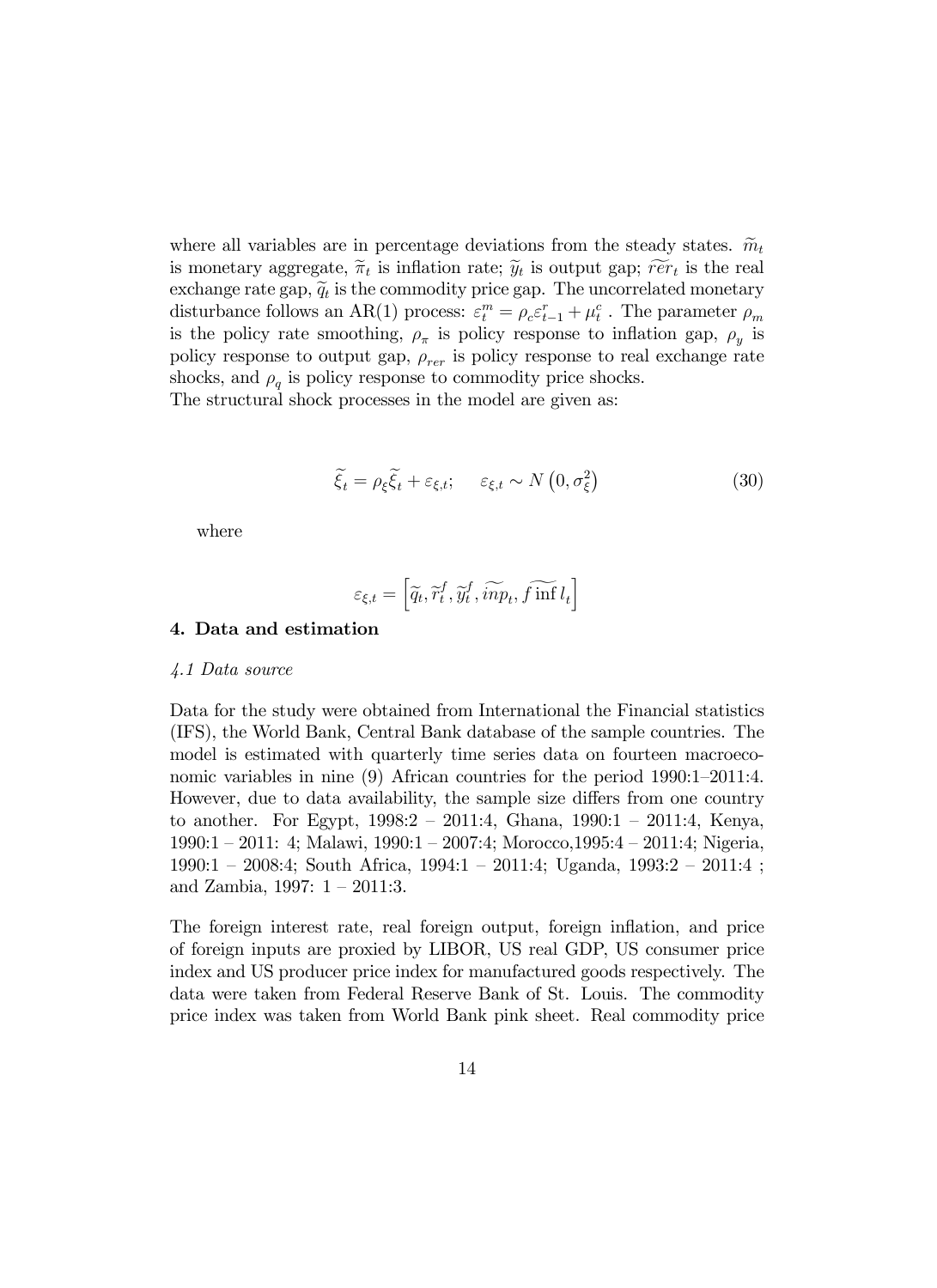is derived by deflating the nominal commodity price with the US consumer price index. Due to non-availability of reliable quarterly GDP data for Malawi and Nigeria, we use industrial output for the two countries.

## 4.2 Prior distribution of the parameters and calibration

We estimate the model by forming priors distributions. Similar to Smets and Wouters $(2007)$ , the persistence of the  $AR(1)$  processes is assumed to be beta distributed with mean 0.5 and standard deviation 0.2. The standard errors of the shocks are assumed to be distributed according to inverse-gamma distribution with a mean of 0.1 and two degrees of freedom. As in García and González (2013), we use the same prior values for all the countries in our sample. This allows the data to reveal the degree of fit of these values to the realities of the countries. However, the sample draws for the convergence of Metropolis-Hastings  $(M-H)$  algorithm differ among countries<sup>1</sup>.

The habit parameter  $h$  is assumed to be a beta distribution with a mean 0.7 and standard deviation 0.1 and money-interest rate elasticity is a beta distribution with mean 0.2 and standard error 0.05. The degree of price stickiness  $\theta$  and price indexation  $\omega$  are assumed to be beta distributed with mean 0.65 and 0.5 and standard errors 0.1 and 0.15 respectively (see Castelnuovo, 2012). Following Elkhafif  $(2002)$ , the parameter for currency substitution is assumed to be a beta distribution with mean 0.3 and standard deviation of 0.14. Our prior for external premium elasticty  $\varphi_p = 0.05$ . This is similar to the estimates by Christensen and Dib (2008).

The monetary policy reaction function parameters follow the Taylor's rule. The long run reaction to output and inflation are assumed to be a normal distribution with mean 0.12 and 1.5 and standard error 0.05 and 0.25 respectively. The monetary smoothing parameter is assumed to beta distribution with a mean 0.75 and standard error 0.1. Lastly, the monetary policy function parameters to commodity price shocks and real exchange rate is assumed to be a beta mean 0.5 and standard error 0.1 each.

Some parameters are calibrated for the study. The model calibration is summarized in Table 1. The values chosen for  $\gamma_y$ ,  $\gamma_r$ ,  $\gamma_c$ , and  $\gamma_{yf} = 0.25$  come from McCallum and Nelson (2000).

<sup>&</sup>lt;sup>1</sup>The M-H algorithm draws are: Egypt  $(100,000)$ , Ghana,  $(100,000)$ , Kenya,  $(50,000)$ , Malawi, (50,000), Morocco, (2,000)Nigeria, (100,000), South Africa, (100,000), Tunisia, (20,000), Uganda, (100,000), and Zambia, (5,000)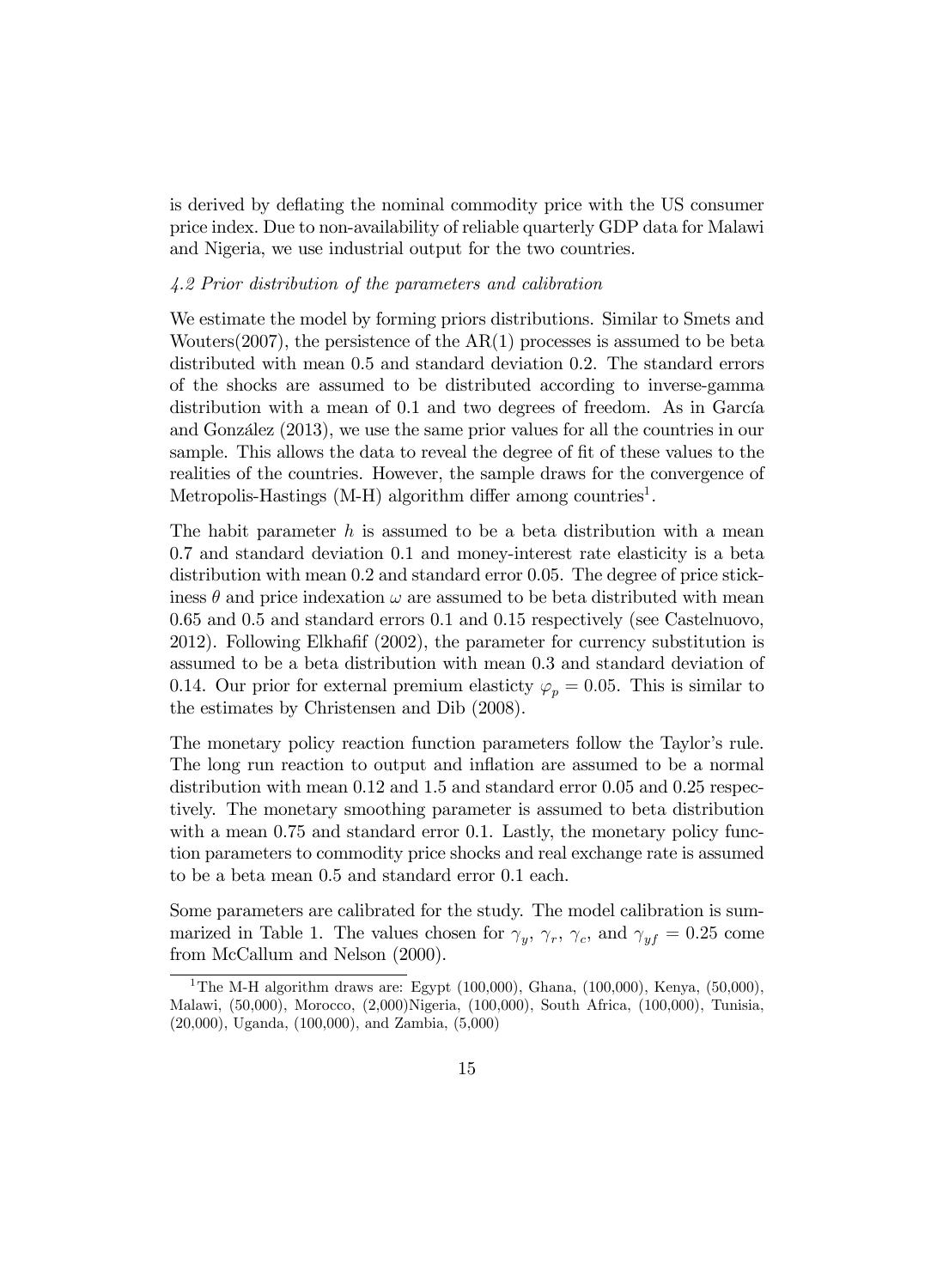Table 1. Calibration of parameter

| $\beta = 0.99$<br>$\gamma_{ls} = 0.5$<br>$\varepsilon = 6$<br>$\sigma = 1.5$<br>$\gamma_r=0.66$<br>$\alpha = 0.33$ |                   |                      |                   |
|--------------------------------------------------------------------------------------------------------------------|-------------------|----------------------|-------------------|
|                                                                                                                    |                   |                      |                   |
|                                                                                                                    |                   |                      |                   |
|                                                                                                                    | $\gamma_u = 0.25$ | $\gamma_{uf} = 0.25$ | $\gamma_c = 0.58$ |

#### 4.3 Empirical results

Table 2A and 2B present the posterior mean estimates along with the [5th, 95th] posterior percentile of the estimated structural parameters. We contrast the financial accelerator (FA) model where  $\varphi_p = 0.05$  with non-financial accelerator (NFA) model where  $\varphi_p = 0.00$ . Firstly, the elasticity of external finance premium  $\varphi_p$  is significantly different from zero for all the countries. This indicates the statistical significance of the financial accelerator channel in African countries. Moreover, this shows that African economies are vulnerable to shocks affecting the aggregate balance sheets. A negative shock that depreciates the exchange rate may deteriorate the net worth and worsen the balance sheets of Örms. Consequently, this increases the cost of borrowing, lowers investment and contracts output.

Based on the standard for model comparison in the Bayesian literature (see Coop, 2007; Castelnuovo, 2012), we compare the marginal likelihoods between the financial accelerator model and the non-financial accelerator model. The ratio of the marginal likelihoods (the posterior odds ratio) clearly favours the model with Önancial accelerator channel. The marginal likelihood estimates for the model with financial accelerator are higher than for the model without financial accelerator in seven African countries. There is a very strong evidence of Önancial accelerator channel in Ghana, Kenya, Malawi, Nigeria, South Africa, Uganda, and Zambia. In contrast, the marginal likelihood does not favour financial accelerator model in Egypt and Morocco.

The presence of the balance sheet channels indicates that these seven African economies are vulnerable to exchange rate shocks. Given their exposure to foreign currency denominated debt (see Amadou, 2013), exchange rate depreciation will worsen their balance sheets, increase the risk premium and cost of debt service and consequently lower output. The financial accelerator mechanism may dampen the expansionary effects of exchange rate depreciation on output in African countries. Through the Önancial accelerator channel, exchange rate depreciation may contract rather than expand output in African economies.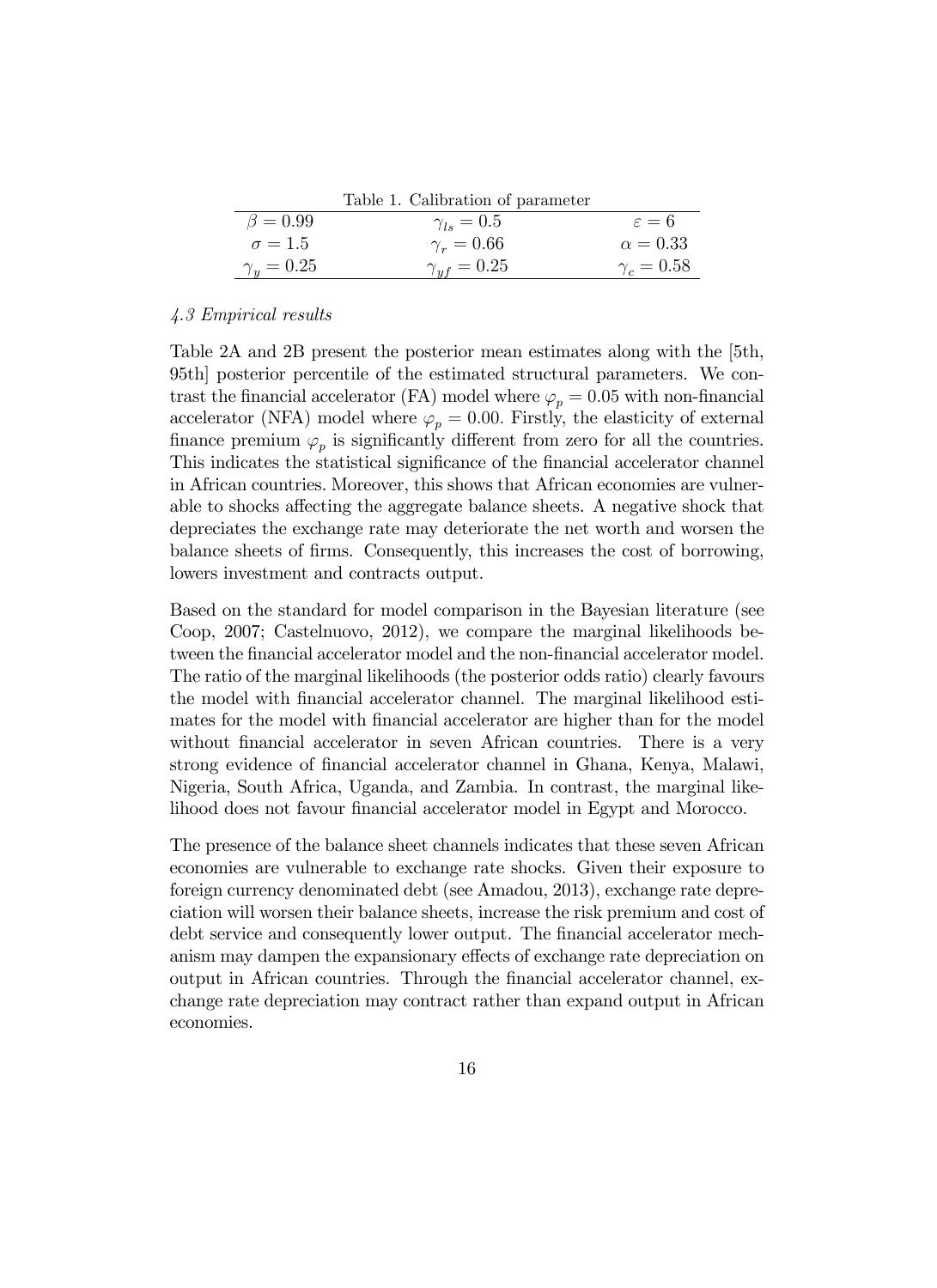|                                          | Egypt       |                   |                      |                          | Tapic 211. I Hot and I osterior Distribution of peruditural I arameters<br>Ghana |                          |                      | Kenya                    |                      | Malawi             |                      | Morocco            |  |
|------------------------------------------|-------------|-------------------|----------------------|--------------------------|----------------------------------------------------------------------------------|--------------------------|----------------------|--------------------------|----------------------|--------------------|----------------------|--------------------|--|
|                                          | Prior       |                   | Posterior            |                          | Posterior                                                                        |                          | Posterior            |                          | Posterior            |                    | Posterior            |                    |  |
| Par.                                     | Distr.      | Mean<br>(std)     | FA<br>Mean           | <b>NFA</b><br>Mean       | FA<br>Mean                                                                       | <b>NFA</b><br>Mean       | FA<br>Mean           | <b>NFA</b><br>Mean       | FA<br>Mean           | <b>NFA</b><br>Mean | <b>FA</b><br>Mean    | <b>NFA</b><br>Mean |  |
| $\hbar$                                  | <b>Beta</b> | 0.70<br>(0.10)    | 0.85<br>(0.)         | 0.70<br>(0.01)           | 0.76<br>(0.75, 0.76)                                                             | 0.79<br>(0.00)           | 0.65<br>(0.65, 0.66) | 0.80<br>(0.01)           | 0.55<br>(0.55, 0.55) | 0.70<br>(0.00)     | 0.74<br>(0.74, 0.74) | 0.64<br>(0.01)     |  |
| $\phi$                                   | Normal      | 0.2<br>(0.05)     | 0.06<br>(0.06, 0.07) | 0.05<br>(0.03)           | 0.05<br>(0.05, 0.05)                                                             | 0.00<br>(0.00)           | 0.04<br>(0.04, 0.04) | 0.03<br>(0.02)           | 0.03<br>(0.03, 0.03) | 0.11<br>(0.00)     | 0.06<br>(0.06, 0.06) | 0.27<br>(0.02)     |  |
| $\varrho$                                | <b>Beta</b> | 0.30<br>(0.02)    | 0.32<br>(0.32, 0.32) | 0.29<br>(0.00)           | 0.30<br>(0.30, 0.30)                                                             | 0.28<br>(0.00)           | 0.30<br>(0.30, 0.30) | 0.30<br>(0.00)           | 0.29<br>(0.29, 0.29) | 0.29<br>(0.00)     | 0.30<br>(0.30, 0.30) | 0.30<br>(0.00)     |  |
| $\psi_p$                                 | <b>Beta</b> | 0.05<br>(0.02)    | 0.04<br>(0.04, 0.04) | $\overline{\phantom{m}}$ | 0.06<br>(0.05, 0.06)                                                             | $\overline{\phantom{m}}$ | 0.06<br>(0.06, 0.06) | $\overline{\phantom{m}}$ | 0.06<br>(0.06, 0.06) |                    | 0.05<br>(0.05, 0.05) |                    |  |
| $\theta$                                 | <b>Beta</b> | 0.65<br>(0.10)    | 0.59<br>(0.59, 0.59) | 0.51<br>(0.01)           | 0.68<br>(0.68, 0.68)                                                             | 0.67<br>(0.00)           | 0.62<br>(0.62, 0.63) | 0.64<br>(0.01)           | 0.68<br>(0.67, 0.68) | 0.60<br>(0.00)     | 0.67<br>(0.66, 0.67) | 0.81<br>(0.02)     |  |
| $\omega$                                 | <b>Beta</b> | $0.5\,$<br>(0.15) | 0.56<br>(0.56, 0.57) | 0.24<br>(0.03)           | 0.54<br>(0.53, 0.55)                                                             | 0.60<br>(0.00)           | 0.65<br>(0.64, 0.65) | 0.47<br>(0.01)           | 0.70<br>(0.69, 0.70) | 0.60<br>(0.00)     | 0.49<br>(0.49, 0.49) | 0.47<br>(0.01)     |  |
| $\overleftrightarrow{\mathbf{\omega}}_d$ | <b>Beta</b> | 0.2<br>(0.15)     | 0.01<br>(0.0, 0.03)  | 0.26<br>(0.01)           | 0.23<br>(0.23, 0.23)                                                             | 0.01<br>(0.00)           | 0.28<br>(0.27, 0.28) | $-0.01$<br>(0.00)        | 0.39<br>(0.38, 0.39) | 0.06<br>(0.00)     | 0.36<br>(0.36, 0.36) | $-0.05$<br>(0.00)  |  |
| $\omega_q$                               | <b>Beta</b> | 0.50<br>(0.15)    | 0.45<br>(0.44, 0.46) | 0.21<br>(0.03)           | 0.55<br>(0.54, 0.55)                                                             | 0.58<br>(0.00)           | 0.42<br>(0.41, 0.42) | 0.55<br>(0.01)           | 0.46<br>(0.46, 0.46) | 0.57<br>(0.00)     | 0.56<br>(0.56, 0.56) | 0.55<br>(0.01)     |  |
| $\rho_y$                                 | Normal      | 0.12<br>(0.05)    | 0.09<br>(0.09, 0.10) | 0.13<br>(0.01)           | 0.07<br>(0.06, 0.07)                                                             | 0.16<br>(0.00)           | 0.07<br>(0.07, 0.07) | 0.12<br>(0.00)           | 0.13<br>(0.13, 0.13) | 0.05<br>(0.00)     | 0.13<br>(0.13, 0.13) | 0.21<br>(0.00)     |  |
| $\rho_{\pi}$                             | Normal      | 1.50<br>(0.125)   | 1.67<br>(1.65, 1.68) | 1.65<br>(0.01)           | 1.50<br>(1.50, 1.50)                                                             | 1.37<br>(0.00)           | 1.47<br>(1.46, 1.47) | 1.46<br>(0.00)           | 1.38<br>(1.38, 1.38) | 1.47<br>(0.00)     | 1.48<br>(1.48, 1.48) | 1.64<br>(0.01)     |  |
| $\rho_{mag}$                             | <b>Beta</b> | 0.75<br>(0.10)    | 0.98<br>(0.97, 0.99) | 0.97<br>(0.01)           | 0.81<br>(0.81, 0.81)                                                             | 0.89<br>(0.00)           | 0.82<br>(0.81, 0.82) | 0.74<br>(0.00)           | 0.89<br>(0.89, 0.90) | 0.71<br>(0.00)     | 0.75<br>(0.75, 0.75) | 0.97<br>(0.01)     |  |
| $\rho_{rer}$                             | Beta        | 0.50<br>(0.10)    | 0.79<br>(0.77, 0.81) | 0.76<br>(0.01)           | 0.52<br>(0.51, 0.53)                                                             | 0.29<br>(0.00)           | 0.49<br>(0.49, 0.50) | 0.98<br>(0.03)           | 0.57<br>(0.56, 0.57) | 0.64<br>(0.00)     | 0.53<br>(0.52, 0.53) | 0.79<br>(0.01)     |  |
| $\rho_q$                                 | Normal      | 0.50<br>(0.10)    | 0.44<br>(0.43, 0.45) | 0.14<br>(0.02)           | 0.46<br>(0.46, 0.47)                                                             | 0.42<br>(0.01)           | 0.59<br>(0.58, 0.59) | 0.94<br>(0.01)           | 0.55<br>(0.54, 0.55) | 0.54<br>(0.00)     | 0.48<br>(0.48, 0.49) | 0.69<br>(0.02)     |  |
| ML                                       |             |                   | 226.83               | 905.31                   | 698.35                                                                           | 236.26                   | 591.18               | 657.46                   | 765.24               | 269.63             | 216.96               | 916.04             |  |

Table 2A: Prior and Posterior Distribution of Structural Parameters

Note: FA model stands for model with Financial Accelerator, NFA model stands for model without Financial accelerator, ML is Marginal Likelihood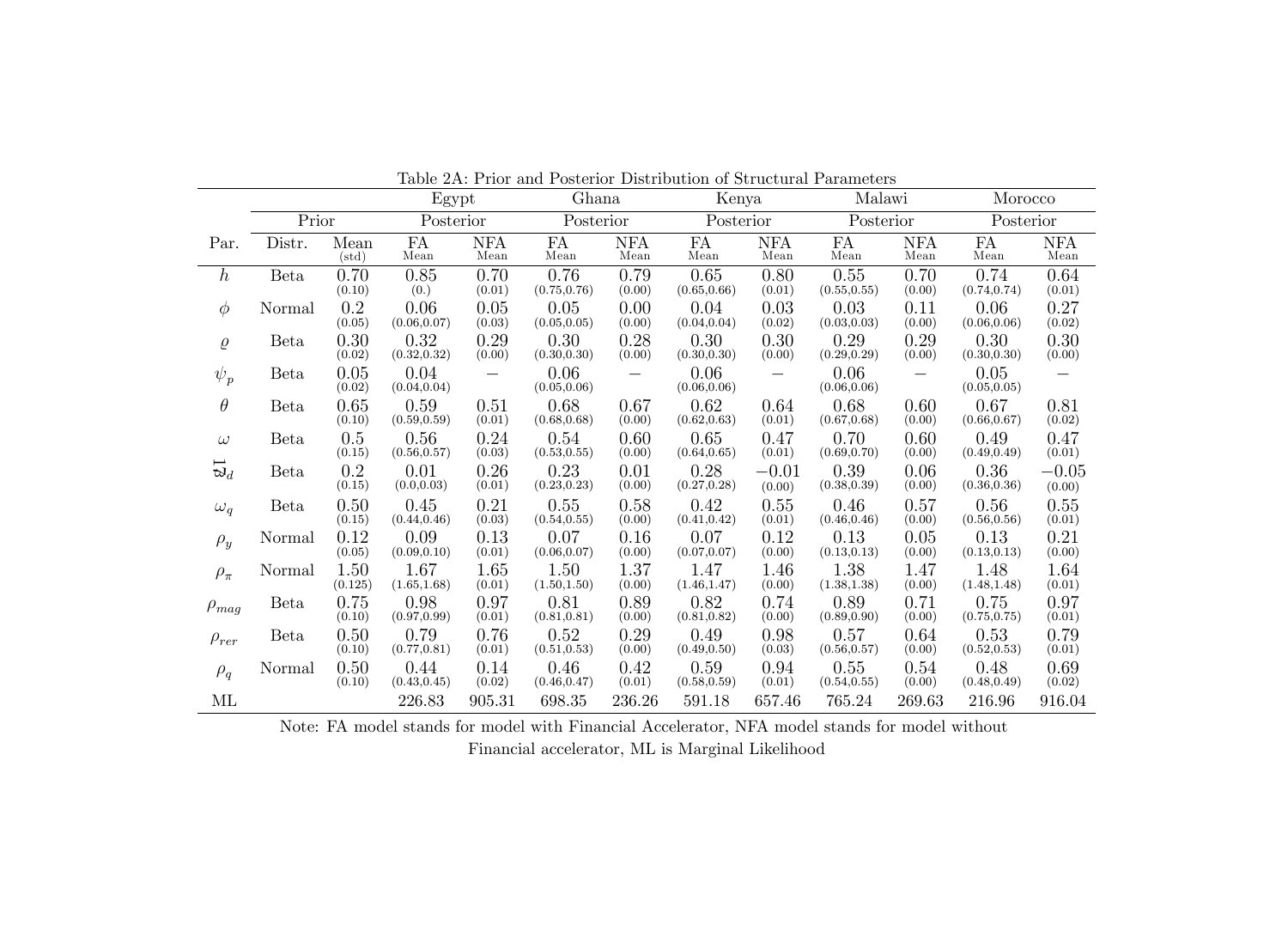|              |             | Taple 2D. I Hot and I osterior Distribution of Diructural I arameters<br>Nigeria |                      | South Africa       |                      | Uganda             |                      | Zambia             |                      |                      |
|--------------|-------------|----------------------------------------------------------------------------------|----------------------|--------------------|----------------------|--------------------|----------------------|--------------------|----------------------|----------------------|
|              | Prior       |                                                                                  | Posterior            |                    | Posterior            |                    | Posterior            |                    | Posterior            |                      |
| Par.         | Distr.      | Mean<br>(std)                                                                    | FA<br>Mean           | <b>NFA</b><br>Mean | FA<br>Mean           | <b>NFA</b><br>Mean | FA<br>Mean           | <b>NFA</b><br>Mean | <b>FA</b><br>Mean    | <b>NFA</b><br>Mean   |
| $\hbar$      | Beta        | 0.70<br>(0.10)                                                                   | 0.71<br>(0.71, 0.71) | 0.69<br>(0.00)     | 0.58<br>(0.57, 0.58) | 0.70<br>(0.00)     | 0.74<br>(0.73, 0.74) | 0.74<br>(0.01)     | 0.65<br>(0.64, 0.65) | 0.77<br>(0.75, 0.78) |
| $\phi$       | Normal      | 0.2<br>(0.05)                                                                    | 0.04<br>(0.04, 0.05) | 0.00<br>(0.02)     | 0.03<br>(0.03, 0.03) | 0.27<br>(0.00)     | 0.05<br>(0.04, 0.05) | 0.07<br>(0.01)     | 0.06<br>(0.06, 0.06) | 1.32<br>(1.32, 1.32) |
| $\varrho$    | <b>Beta</b> | 0.30<br>(0.02)                                                                   | 0.31<br>(0.31, 0.31) | 0.33<br>(0.00)     | 0.30<br>(0.30.0.30)  | 0.30<br>(0.00)     | 0.31<br>(0.31, 0.31) | 0.28<br>(0.00)     | 0.29<br>(0.29, 0.30) | 0.31<br>(0.30, 0.31) |
| $\psi_p$     | Beta        | 0.05<br>(0.02)                                                                   | 0.06<br>(0.06, 0.06) |                    | 0.05<br>(0.05, 0.05) |                    | 0.06<br>(0.05, 0.06) |                    | 0.05<br>(0.04, 0.05) |                      |
| $\theta$     | <b>Beta</b> | 0.65<br>(0.10)                                                                   | 0.64<br>(0.64, 0.65) | 0.71<br>(0.01)     | 0.56<br>(0.54, 0.56) | 0.67<br>(0.00)     | 0.59<br>(0.59, 0.60) | 0.65<br>(0.01)     | 0.56<br>(0.55, 0.56) | 0.56<br>(0.54, 0.58) |
| $\omega$     | Beta        | 0.5<br>(0.15)                                                                    | 0.60<br>(0.59, 0.60) | 0.41<br>(0.01)     | 0.70<br>(0.69, 0.72) | 0.49<br>(0.00)     | 0.55<br>(0.55, 0.55) | 0.71<br>(0.05)     | 0.50<br>(0.50, 0.51) | 0.45<br>(0.43, 0.47) |
| $\omega_d$   | <b>Beta</b> | 0.2<br>(0.15)                                                                    | 0.25<br>(0.25, 0.26) | 0.00<br>(0.01)     | 0.27<br>(0.26, 0.28) | 0.12<br>(0.00)     | 0.21<br>(0.20, 0.22) | 0.22<br>(0.01)     | 0.21<br>(0.20, 0.21) | 0.19<br>(0.19, 0.19) |
| $\omega_q$   | <b>Beta</b> | 0.50<br>(0.15)                                                                   | 0.36<br>(0.35, 0.36) | 0.40<br>(0.01)     | 0.44<br>(0.43, 0.44) | 0.47<br>(0.00)     | 0.40<br>(0.40, 0.41) | 0.70<br>(0.06)     | 0.49<br>(0.49, 0.50) | 0.41<br>(0.39, 0.42) |
| $\rho_y$     | Normal      | 0.12<br>(0.05)                                                                   | 0.14<br>(0.14, 0.14) | 0.09<br>(0.00)     | 0.08<br>(0.08, 0.09) | 0.11<br>(0.00)     | 0.13<br>(0.13, 0.13) | 0.14<br>(0.00)     | 0.13<br>(0.13, 0.13) | 0.13<br>(0.13, 0.13) |
| $\rho_{\pi}$ | Normal      | 1.50<br>(0.125)                                                                  | 1.25<br>(1.25, 1.26) | 1.49<br>(0.01)     | 1.44<br>(1.43, 1.44) | 1.47<br>(0.00)     | 1.50<br>(1.49, 1.50) | 1.47<br>(0.01)     | 1.53<br>(1.53, 1.54) | 1.66<br>(1.65, 1.66) |
| $\rho_{mag}$ | <b>Beta</b> | 0.75<br>(0.10)                                                                   | 0.83<br>(0.83, 0.83) | 0.69<br>(0.00)     | 0.94<br>(0.92, 0.96) | 0.78<br>(0.00)     | 0.88<br>(0.87, 0.89) | 0.63<br>(0.02)     | 0.76<br>(0.76, 0.77) | 0.82<br>(0.81, 0.82) |
| $\rho_{rer}$ | <b>Beta</b> | 0.50<br>(0.10)                                                                   | 0.26<br>(0.26, 0.27) | 0.79<br>(0.01)     | 0.14<br>(0.10, 0.18) | 0.50<br>(0.00)     | 0.25<br>(0.22, 0.27) | 0.46<br>(0.02)     | 0.41<br>(0.40, 0.41) | 0.97<br>(0.95, 0.99) |
| $\rho_q$     | Normal      | 0.50<br>(0.10)                                                                   | 0.62<br>(0.61, 0.62) | 0.24<br>(0.01)     | 0.28<br>(0.27, 0.30) | 0.50<br>(0.00)     | 0.65<br>(0.64, 0.65) | 0.58<br>(0.01)     | 0.57<br>(0.57, 0.58) | 0.52<br>(0.50, 0.53) |
| ML           |             |                                                                                  | 669.98               | 209.30             | 101.96               | $-2039.06$         | 366.25               | 714.74             | 995.82               | 19.27                |

Table 2B: Prior and Posterior Distribution of Structural Parameters

Note: FA model stands for model with Financial Accelerator, NFA model stands for model without Financial accelerator, ML is Marginal Likelihood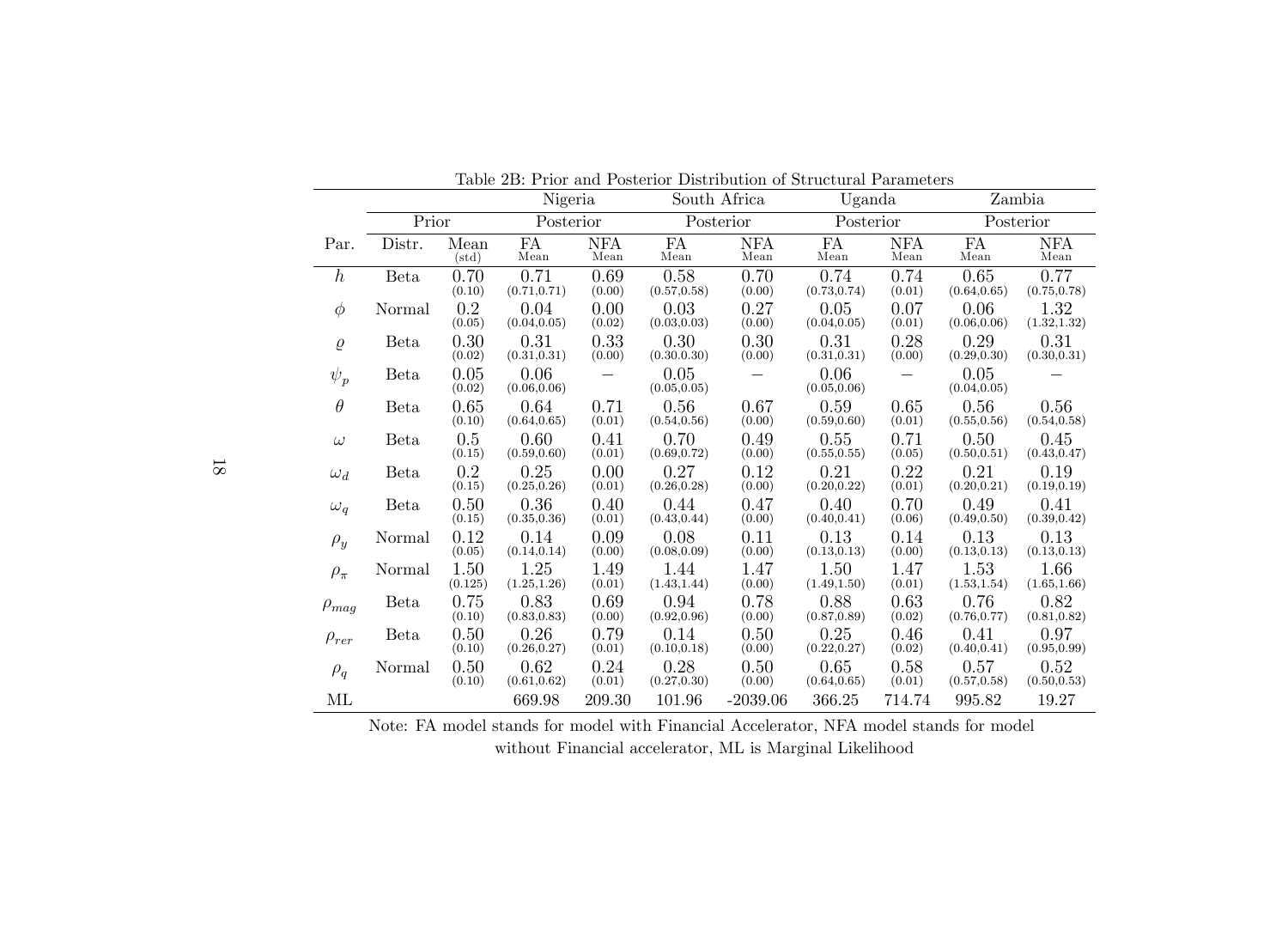## 5. Conclusion

The study investigates the quantitative significance of the financial accelerator channel in African economies. We construct an open economy monetary DSGE model where the entrepreneur's net worth determines the cost of borrowing. Using the Bayesian technique, we estimate structural parameters for two versions of the model: one with and one without the financial accelerator. In line with Bayesian literature, we employ the marginal likelihood ratio to compare the fit of the financial accelerator model and the non-financial accelerator model.

The results indicate that the financial accelerator channel is empirically important in African economies. The marginal likelihood ratio rejects the model without financial accelerator in favour of the model with financial accelerator in seven of the nine African countries under investigation. However, the estimated key parameter of the financial accelerator model, the external finance premium, is statistically different from zero for all African countries. This suggests that the financial accelerator channel plays a significant role in amplification or dampening of business cycles in African economies. This is similar to the Öndings by Elekdag et al. (2006) for South Korea. The presence of Önancial accelerator mechanism in African countries dampens the expansionary effects of exchange rate depreciation. Exchange rate depreciation increases the cost of debt service, deteriorates the balance sheet, reduces investment and output. This is similar to the findings by Céspedes (2006) and Bebczuk et al. (2006).

Central to the findings is the appropriate exchange rate policy for African countries when financial accelerator channel is significant. While Cook (2004) recommends fixed exchange rate regime when the balance sheet effects matter, Céspedes et al. (2004) and advocate for flexible exchange rate regime. An important policy recommendation for African countries is the reduction in their exposure to foreign currency debts and deepening of the domestic bond markets. The deepening of domestic bond market will not only reduce their exposure to foreign currency debts but also give African countries the policy space to react to exogenous shocks.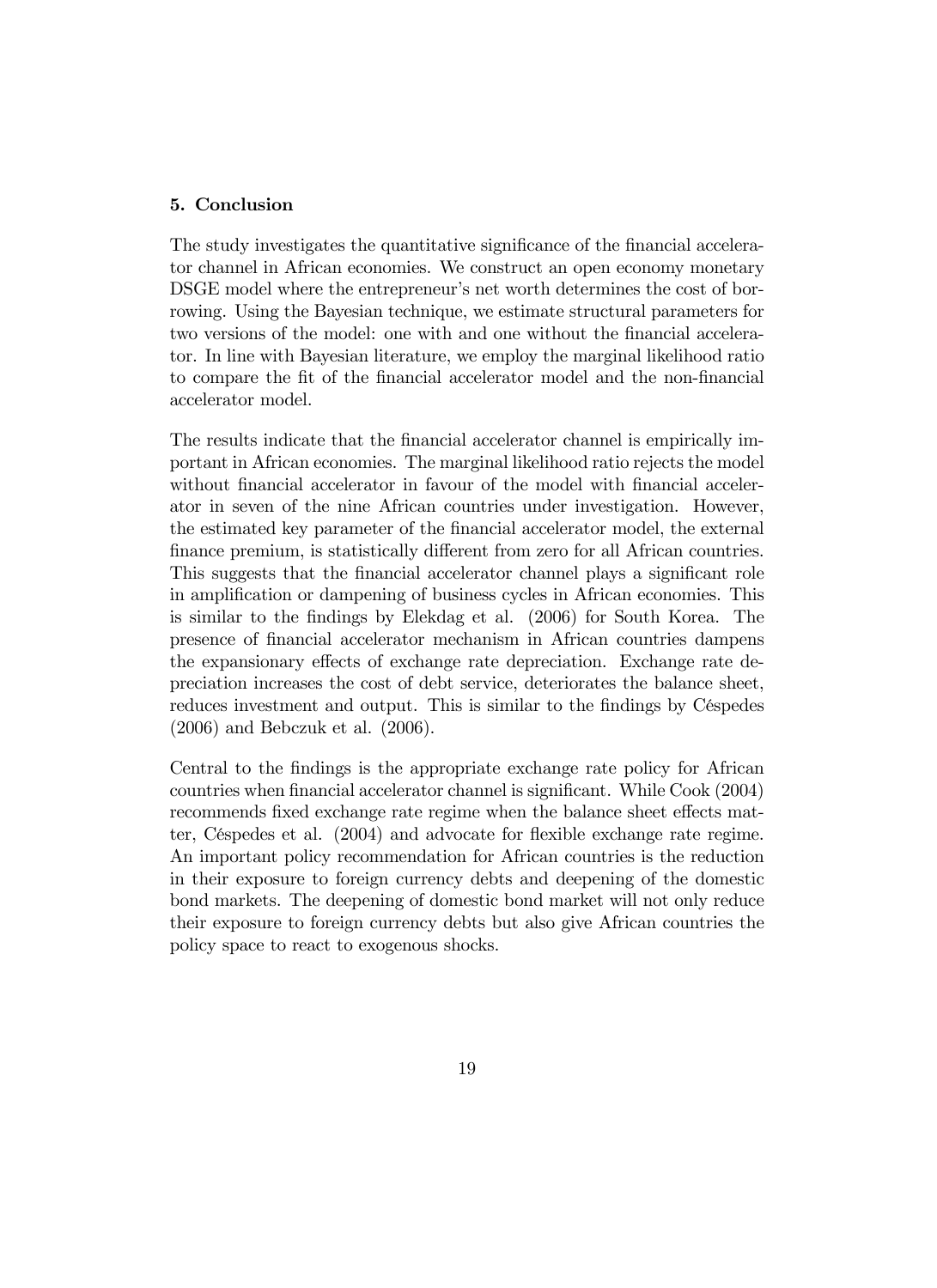#### References

Aghion, P., Bacchetta, P., & Banerjee, A. (2000). Currency Crises and Monetary Policy in an Open Economy with Credit Constraints. European Economic Review, 45, 1121-1150.

Aghion, P., Bacchetta, P., & Banerjee, A. (2004). A Corporate Balance-Sheet Approach to Currency Crises. Journal of Economic Theory, 119, 6-30.

Aguiar, M. (2005). Investment, Devaluation, and Foreign Currency Exposure: The Case of Mexico. Journal of Development Economics, 78, 95-113.

Amadou, N. R. S. (2013). First Borrow: A Growing Number of Countries in Sub-Saharan Africa are Tapping International Capital Markets. Finance and Development, 52-54.

Bebczuk, R., Galindo, A., & Panizza, U. (2006). An Evaluation of Contractionary Devaluation Hypothesis. Inter-American Development Bank Working Paper(582).

Benavente, J. S., Johnson, C. A., & Morande, F. G. (2003). Debt Composition and Balance Sheet Effects of Exchange Rate Depreciations: A Firm-level Analysis for Chile. Emerging Markets Review, 4, 397-416.

Berganza, J. C., Chang, R., & Herero, A. G. (2004). Balance Sheet Effects and the Country Risk Premium: An Empirical Investigation. Review of World Economics, 140(4), 592-612.

Bernanke, B. S., & Gertler, M. (1989). Agency Costs, Net Worth, and Business Fluctuations. The American Economic Review, 79(1), 14-31.

Bernanke, B. S., Gertler, M., & Gilchrist, S. (1999). The Financial Accelerator in a Quantitative Business Cycle Framework. In J. B. Taylor and M. Woodford (Eds.), Handbook of Macroeconomics (Vol. 1, pp. 1341-1393): Elsevier Science B. V.

Bleakley, H., & Cowan, K. (2008). Corporate Dollar Debt and Depreciations: Much Ado about Nothing. The Review of Economics and Statistics, 90(4), 612-626.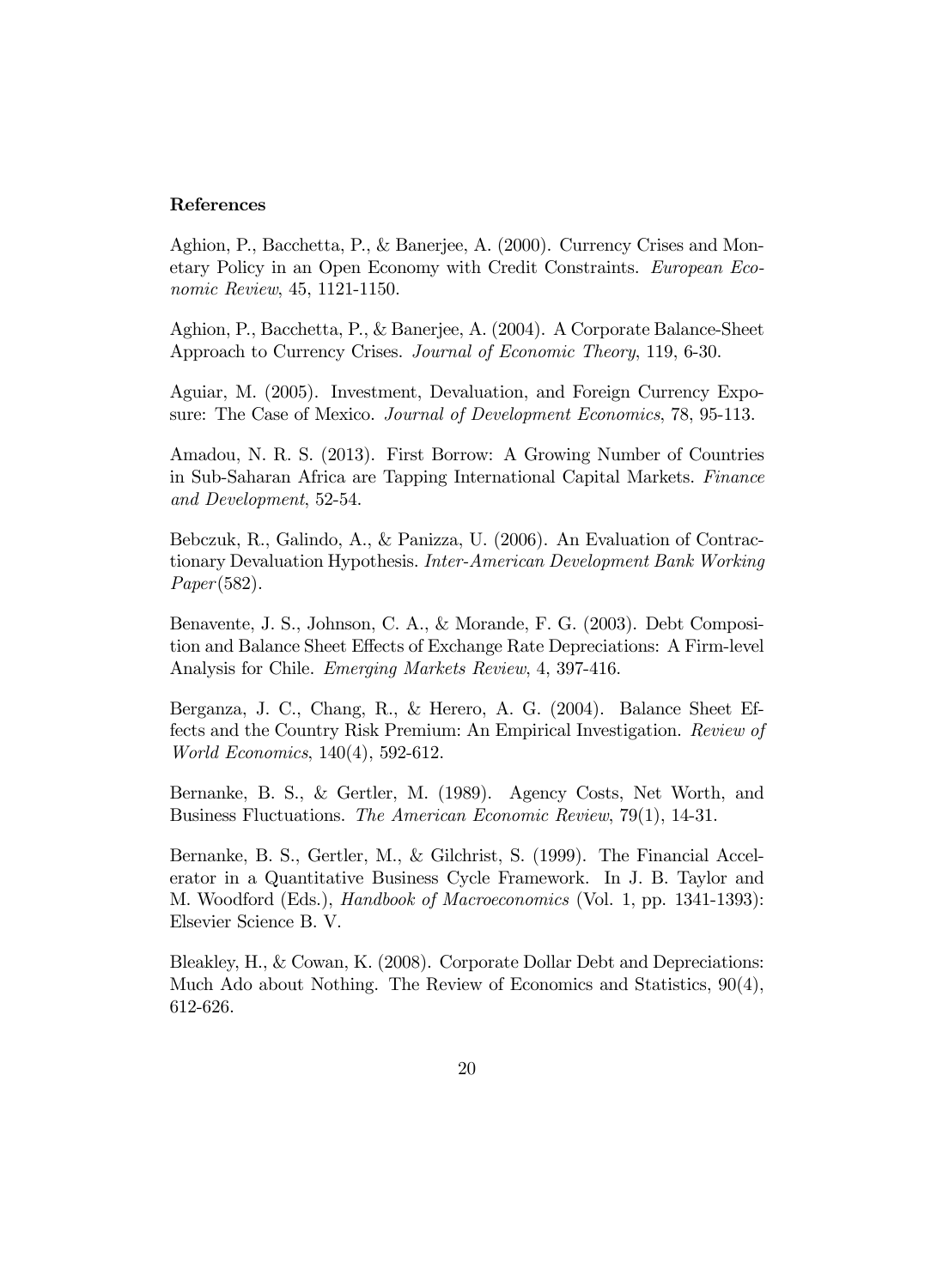Bonomo, M., Martins, B., & Pinto, R. (2003). Debt Composition and Exchange Rate Balance Sheet Effects in Brazil: A Firm Level Analysis. Emerging Markets Review, 4, 368-396.

Bordo, M. D., Meissner, M., & Stuckler, D. (2010). Foreign Currency Debt, Financial Crises and Economic Growth: A Long-Run View. Journal of International Money and Finance, 29, 642-665.

Carlstrom, C. T., & Fuerst, T. S. (1996). Agency Costs, Net Worth, and Business Fluctuations: A Computable General Equilibrium Analysis. Federal Reserve Bank of Cleveland Working Paper(9602).

Carranza, L. J., Cayo, J. M., & Galdon-Sanchez, J. E. (2003). Exchange Rate Volatility and Economic Performance in Peru: A Firm Level Analysis. Emerging Markets Review, 4, 472-496.

Castelnuovo, E. (2012). Estimating the Evolution of Money's Role in the US Monetary Business Cycle. Journal of Money, Credit and Banking, 44(1), 23-52.

CÈspedes, L. F. (2005). Financial Frictions and Real Devaluations. Central Bank of Chile Working Paper(318).

Céspedes, L. F., Chang, R., & Velasco, A. (2004). Balance Sheets and Exchange Rate Policy. The American Economic Review, 94(4), 1183-1193.

Choi, W. G., & Cook, D. (2004). Liability Dollarization and the Bank Balance Sheet Channel. Journal of International Economics, 64, 247-275.

Christensen, I., & Dib, A. (2008). The Financial Accelerator in an Estimated New Keynesian Model. Review of Economic Dynamics, 11, 155-178.

Chue, T. K., & Cook, D. (2008). Sudden Stops and Liability Dollarization: Evidence from Asia's Financial Intermediaries. Pacific-Basin Finance Journal, 16(436-452).

Echeverry, J. C., Fergusson, R. S., & Aguilar, C. (2003). "Dollar" Debt in Colombian Firms: Are Sinners Punished During Devaluations? Emerging Markets Review, 4, 417-449.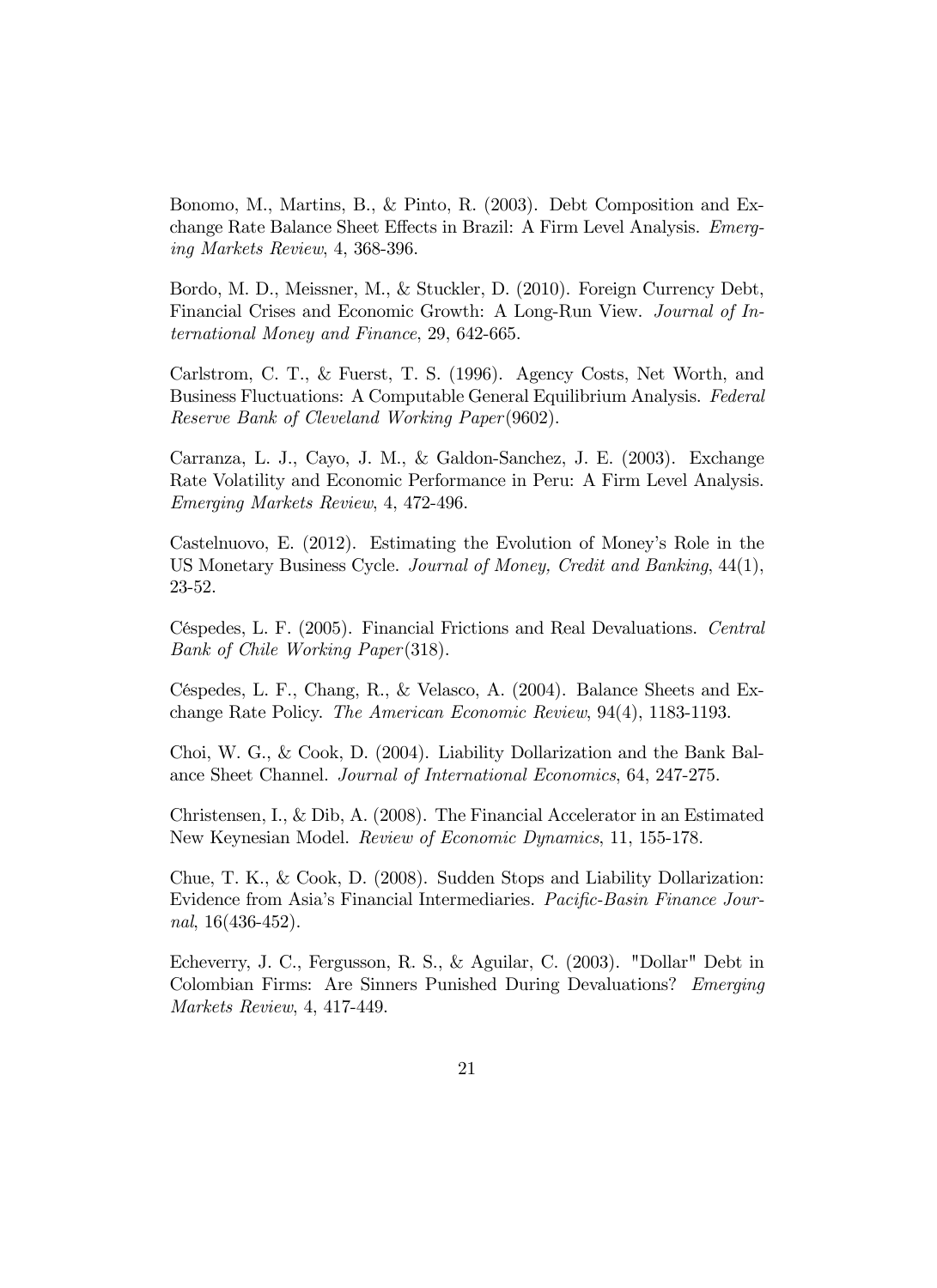Elekdağ, S., Justiniano, A., & Tchakarov, I. (2006). An Estimated Small Open Economy Model of the Financial Accelerator. IMF Staff Paper,  $53(2)$ , 219-241.

Elekdağ, S., & Tchakarov, I. (2007). Balance Sheets, Exchange Rate Policy, and Welfare. Journal of Economic Dynamics and Control, 31, 3986-4015.

Elkhafif, M. (2002). Exchange Rate Policy and Currency Substitution: The Case of Africaís Emerging Economies. African Development Bank Economic Research Papers(71).

Forbes, K. J. (2002). How Do Large Depreciation Affect Firm Performance. IMF Staff Paper,  $49$ (Special Issue), 214-238.

Galí, J., & Gertler, M. (1999). Inflation Dynamics: A Structural Econometric Analysis. Journal of Monetary Economics, 44, 195-222.

Galí, J., Gertler, M., & López-Salido (2001). European Inflation Dynamics. European Economic Review, 45, 1237-1270.

García, C. J., & González, W. D. (2013). Exchange Rate Intervention in Small Open Economies: The Role of Risk Premium and Commodity Price Shocks. International Review of Economics and Finance, 25(424-447).

Jeane, O., & Zettlemeyer, J. (2002). "Original Sin", Balance Sheet Crises and the Roles of International Lending. Paper Presented at the Currency and Maturity Matchmaking: Redeeming Debt from Original sin, Washington.

Koop, G. (2007). Bayesian Econometrics: Cambridge University Press.

Krugman, P. (1999). Balance Sheets, the Transfer Problem and Financial Crises. International Tax and Public Finance, 6, 459.472.

McCallum, B. T., & Nelson, E. (2000). Monetary Policy for an Open Economy: An Alternative Framework with Optimizing Agents and Sticky Prices. Oxford Review of Economic Policy, 16(4), 74-91.

Muhanji, S., & Ojah, K. (2011). External shocks and Persistence of External Debt in Open Vulnerable Economies: The Case of Africa. Economic Modelling, 28, 1615-1628.